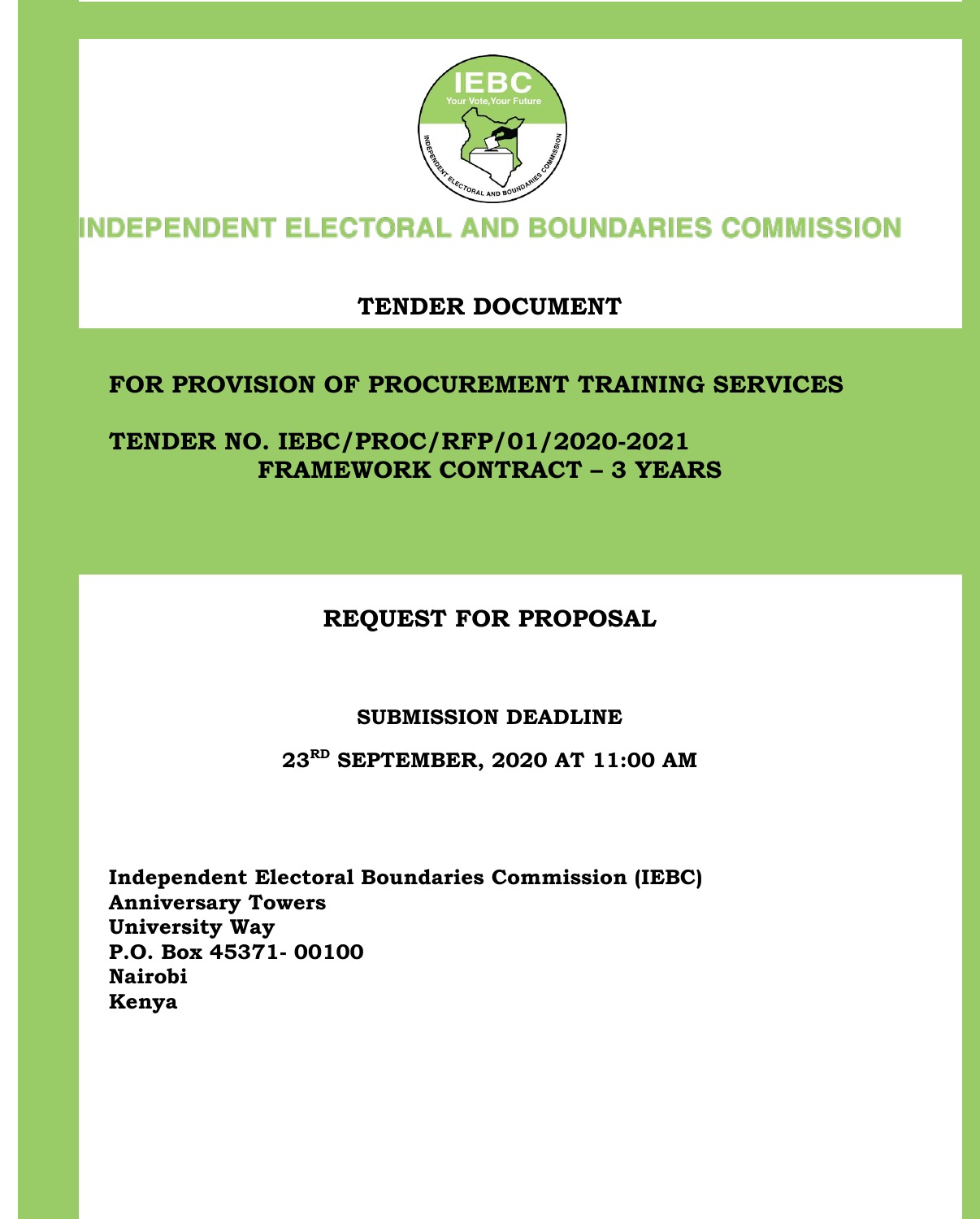# **TABLE OF CONTENTS**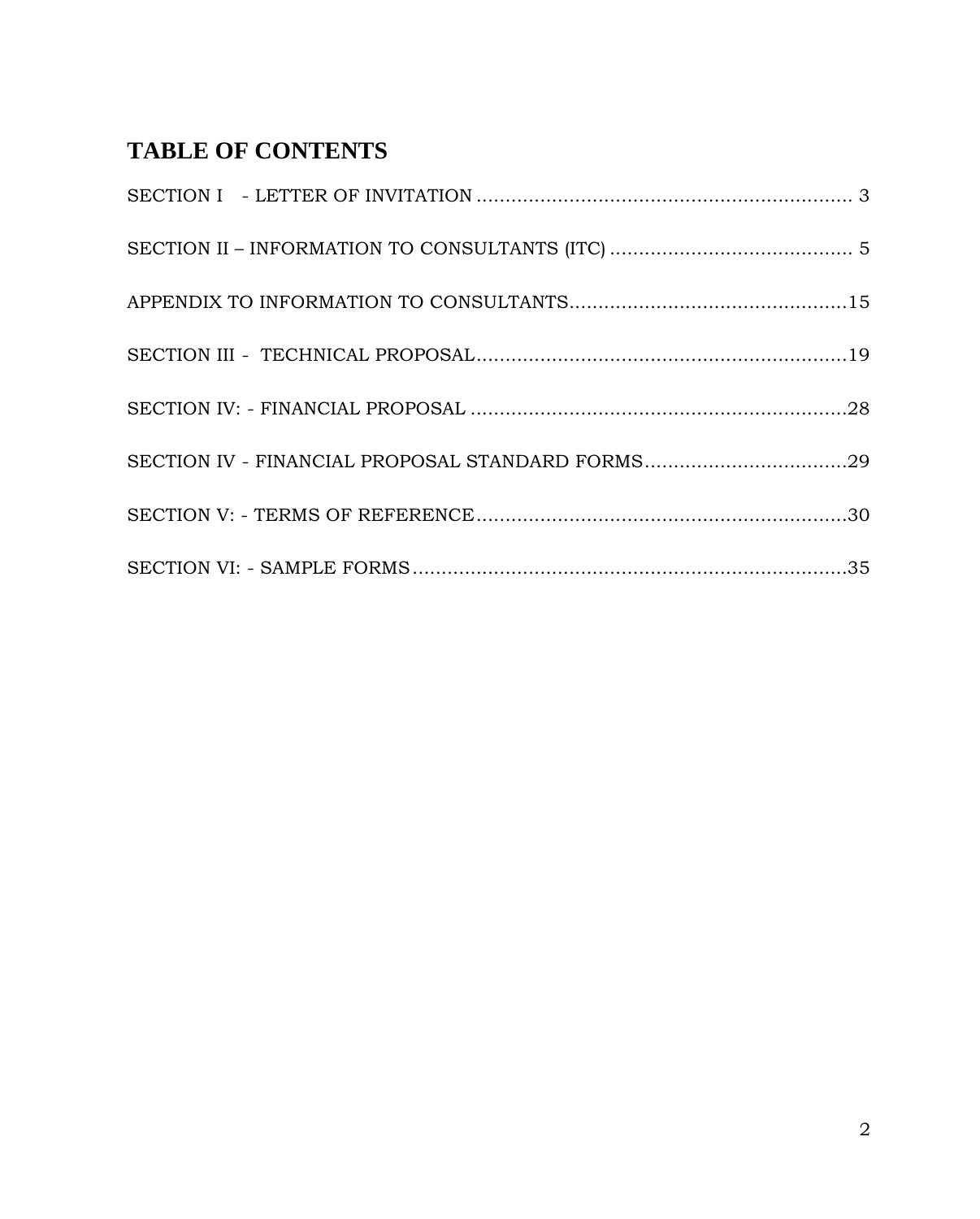### <span id="page-2-0"></span>**SECTION I - LETTER OF INVITATION Date 16TH September, 2020**

TO: All Eligible Training Consultant Firms

Dear Sir/Madam,

## **RE: PROVISION OF PROCUREMENT TRAINING SERVICES FOR A PERIOD OF THREE YEARS (FRAMEWORK CONTRACT)**

The Independent Electoral and Boundaries Commission (IEBC) invites proposals for provision of procurement training services in Supply chain management for the Commission's staff for a period of Three years under Framework Contract arrangements (As and when required);

Bidders are encouraged to download the tender documents from the IEBC website [www.iebc.or.ke](http://www.iebc.or.ke/) *free of charge or* from the Public Procurement Information Portal *[www.tenders.go.ke](http://www.tenders.go.ke/)* . The firms that download the document must arrange to forward their particulars/contacts to the Independent Electoral and Boundaries Commission (IEBC), through email address info@iebc.or.ke before the closing date for records and for the purposes of receiving clarifications and/or addendums, if any.

Prices quoted should be net inclusive of all taxes and delivery costs. The quotation must be expressed in Kenya shillings and shall remain valid for a period of three (3) years from the date of the contract signing.

Bidders are required to undertake serialization of all bid documents as per requirements.

Duly completed RFP documents, in a plain sealed envelope marked; **IEBC/PROC/RFP/01/2020-2021/22/23 "PROVISION OF PROCUREMENT TRAINING SERVICES** should be deposited in the IEBC tender box on the 5th floor of the Anniversary Towers along University Way on or before **23RD September, 2020 at 11 a.m.**

## **Ag. Commission Secretary/Chief Executive Officer, Independent Electoral and Boundaries Commission (IEBC), P.O. Box 45371- 00100.**

## **Website: www.iebc.or.ke**

Tenders will be opened immediately thereafter. The tenderers' representatives may access the tender opening proceedings through electronic means via a link that will be provided to bidders hence tenderers' are encouraged to register with the procuring entity once they download the tender document and provide their email address so as to share the link with them.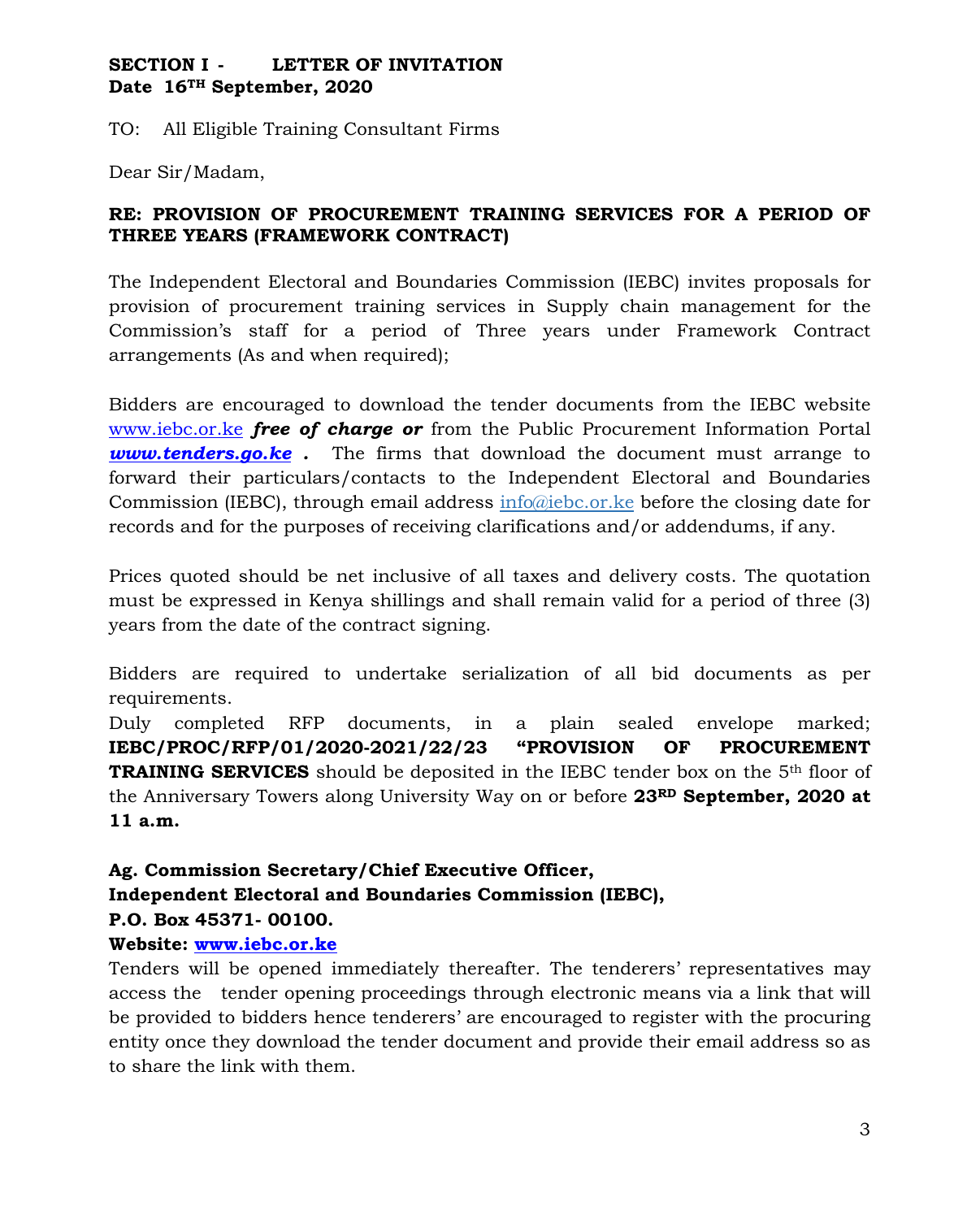| <b>SECTION I</b>   | - Letter of Invitation              |
|--------------------|-------------------------------------|
| <b>SECTION II</b>  | - Information to Consultants (ITC)  |
| <b>SECTION III</b> | - Technical Proposal                |
| <b>SECTION IV</b>  | - Financial Proposal                |
| <b>SECTION IV</b>  | - Financial Proposal Standard Forms |
| <b>SECTION V</b>   | - Terms of Reference                |
| <b>SECTION VI</b>  | - Sample Forms                      |

The request for proposals (RFP) includes the following documents:

## **Ag. Chief Executive Officer/Secretary**

**Independent Electoral and Boundaries Commission**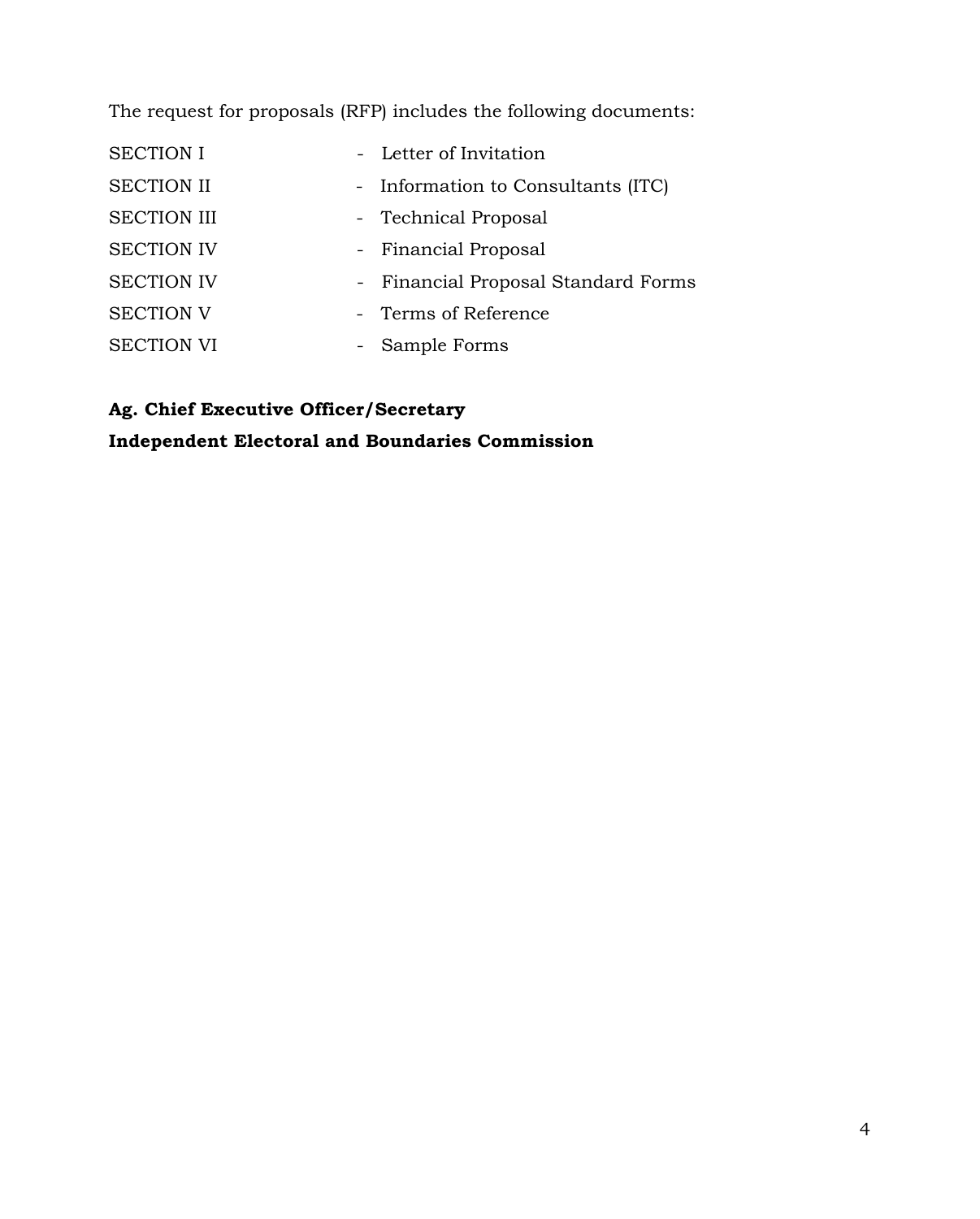## <span id="page-4-0"></span>**SECTION II – INFORMATION TO CONSULTANTS (ITC)**

## **Table of Contents**

|     | 2.1 Introduction                                        | Page<br>6      |
|-----|---------------------------------------------------------|----------------|
|     | 2.2 Clarification and amendment of RFP document         | $\overline{7}$ |
|     | 2.3 Preparation of Technical Proposal                   | $\overline{7}$ |
|     | 2.4 Financial proposal                                  | 9              |
|     | 2.5 Submission, Receipt and opening of proposals        | 9              |
|     | 2.6 Proposal evaluation general                         | 10             |
|     | 2.7 Evaluation of Technical proposal                    | 10             |
|     | 2.8 Public opening and Evaluation of financial proposal | 11             |
| 2.9 | Negotiations                                            | 12             |
|     | 2.10 Award of Contract                                  | 13             |
|     | 2.11 Confidentiality                                    | 13             |
|     | 2.12 Corrupt or fraudulent practices                    | 14             |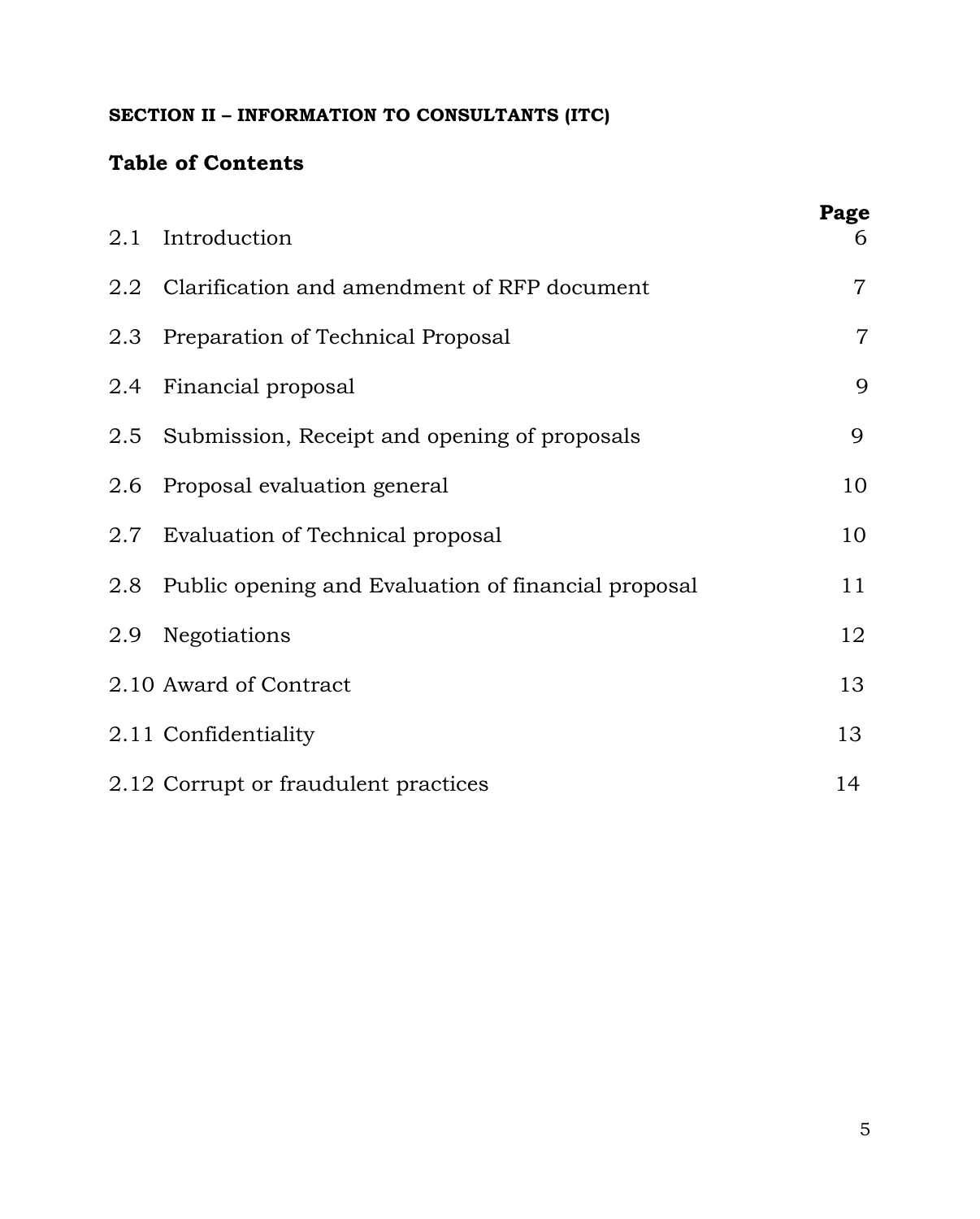#### **SECTION II: - INFORMATION TO CONSULTANTS (ITC)**

## **2.1 Introduction**

- **2.1.1** The Commission, as named in the Appendix to "ITC" will select a firm among those invited to submit a proposal, in accordance with the method of selection detailed in the appendix. The method of selection shall be as indicated by The Commission in the Appendix.
- **2.1.2** The consultants are invited to submit a Technical Proposal and a Financial Proposal, or a Technical Proposal only, as specified in the Appendix "ITC" for consulting services required for the assignment named in the said Appendix. A Technical Proposal only may be submitted in assignments where the Commission intends to apply standard conditions of engagement and scales of fees for professional services, which are regulated, as is the case with Building and Civil Engineering Consulting services. In such a case the highest ranked firm of the technical proposal shall be invited to negotiate a contract on the basis of scale fees. The proposal will be the basis for Contract negotiations and ultimately for a signed Contract with the selected firm.
- **2.1.3** The consultants must familiarize themselves with local conditions and take them into account in preparing their proposals. To obtain first hand information on the assignment and on the local conditions, consultants are encouraged to liaise with the Commission regarding any information that they may require before submitting a proposal and to attend a pre-proposal conference where applicable. Consultants should contact the officials named in the Appendix "ITC" to arrange for any visit or to obtain additional information on the pre-proposal conference. Consultants should ensure that these officials are advised of the visit in adequate time to allow them to make appropriate arrangements.
- **2.1.4** The Commission will provide the inputs specified in the Appendix "ITC", assist the firm in obtaining licenses and permits needed to carry out the services and make available relevant project data and reports.
- **2.1.5** Please note that (i) the costs of preparing the proposal and of negotiating the Contract, including any visit to the Commission are not reimbursable as a direct cost of the assignment; and (ii) the Commission is not bound to accept any of the proposals submitted.
- **2.1.6** The Commission's employees, committee members, board members and their relative (spouse and children) are not eligible to participate.
- **2.1.7** The price to be charged for the tender document shall not exceed  $Kshs.5, 000/=$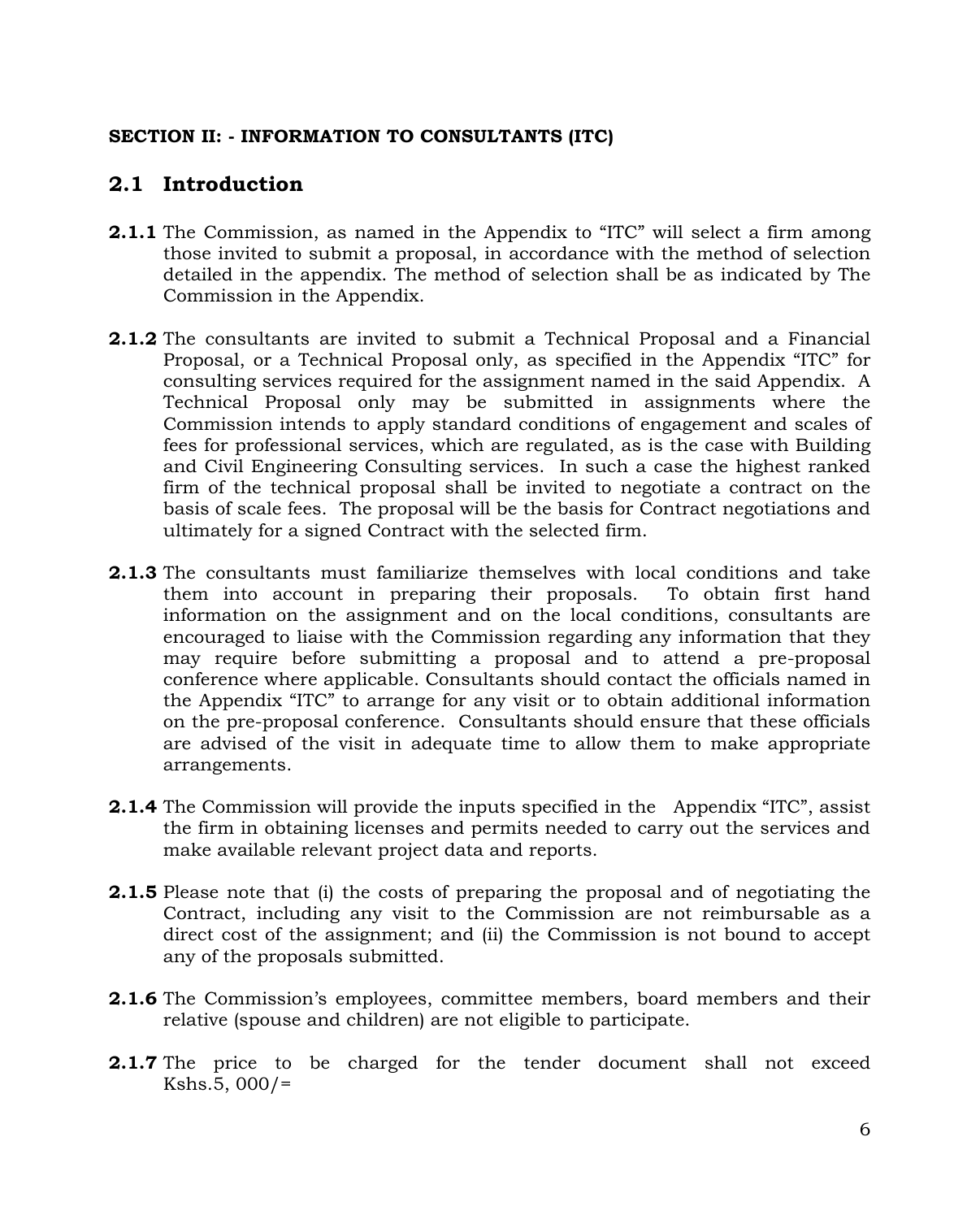**2.1.8** The Commission shall allow the tenderer to review the tender document free of charge before purchase.

## **2.2 Clarification and Amendment of RFP Documents**

- **2.2.1** Consultants may request a clarification of any of the RFP documents only up to seven [7] days before the proposal submission date. Any request for clarification mustbe sent in writing by paper mail, cable, telex, facsimile or electronic mail to the Commission's address indicated in the Appendix "ITC". The Commission will respond by cable, telex, facsimile or electronic mail to such requests and will send written copies of the response (including an explanation of the query but without identifying the source of inquiry) to all invited consultants who intend to submit proposals.
- **2.2.2** At any time before the submission of proposals, the Commission may for any reason, whether at its own initiative or in response to a clarification requested by an invited firm, amend the RFP. Any amendment shall be issued in writing through addenda. Addenda shall be sent by mail, cable, telex or facsimile to all invited consultants and will be binding on them. The Commission may at his discretion extend the deadline for the submission of proposals.

## **2.3 Preparation of Technical Proposal**

- **2.3.1** The Consultants proposal shall be written in English language
- **2.3.2** In preparing the Technical Proposal, consultants are expected to examine the documents constituting this RFP in detail. Material deficiencies in providing the information requested may result in rejection of a proposal.
- **2.3.3** While preparing the Technical Proposal, consultants must give particular attention to the following:
	- (i) If a firm considers that it does not have all the expertise for the assignment, it may obtain a full range of expertise by associating with individual consultant(s) and/or other firms or entities in a joint venture or sub-consultancy as appropriate. Consultants shall not associate with the other consultants invited for this assignment. Any firms associating in contravention of this requirement shall automatically be disqualified.
	- (ii) For assignments on a staff-time basis, the estimated number of professional staff-time is given in the Appendix. The proposal shall however be based on the number of professional staff-time estimated by the firm.
	- (iii) It is desirable that the majority of the key professional staff proposed be permanent employees of the firm or have an extended and stable working relationship with it.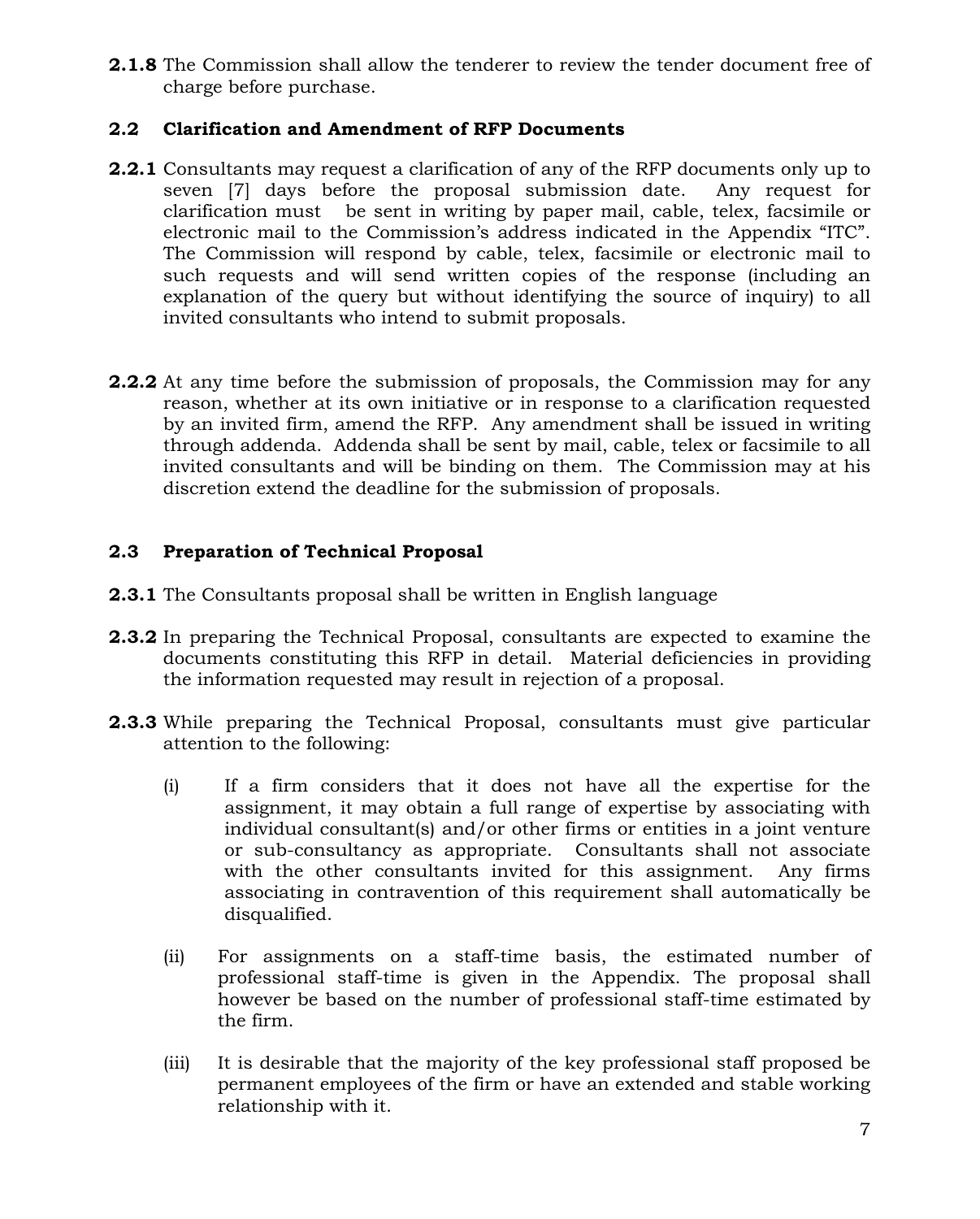- (iv) Proposed professional staff must as a minimum, have the experience indicated in Appendix, preferably working under conditions similar to those prevailing in Kenya.
- (v) Alternative professional staff shall not be proposed and only one Curriculum Vitae (CV) may be submitted for each position.
- **2.3.4** The Technical Proposal shall provide the following information using the attached Standard Forms;
	- (i) A brief description of the firm's organization and an outline of recent experience on assignments of a similar nature. For each assignment the outline should indicate *inter alia,* the profiles of the staff proposed, duration of the assignment, contract amount and firm's involvement.
	- (ii) Any comments or suggestions on the Terms of Reference, a list of services and facilities to be provided by the Commission.
	- (iii) A description of the methodology and work plan for performing the assignment.
	- (iv) The list of the proposed staff team by specialty, the tasks that would be assigned to each staff team member and their timing.
	- (v) CVs recently signed by the proposed professional staff and the authorized representative submitting the proposal. Key information should include number of years working for the firm/entity and degree of responsibility held in various assignments during the last ten (10) years.
	- (vi) Estimates of the total staff input (professional and support staff stafftime) needed to carry out the assignment supported by bar chart diagrams showing the time proposed for each professional staff team member.
	- (vii) A detailed description of the proposed methodology, staffing and monitoring of training, if Appendix "A" specifies training as a major component of the assignment.
	- (viii) Any additional information requested in Appendix "A".
- **2.3.5** The Technical Proposal shall not include any financial information.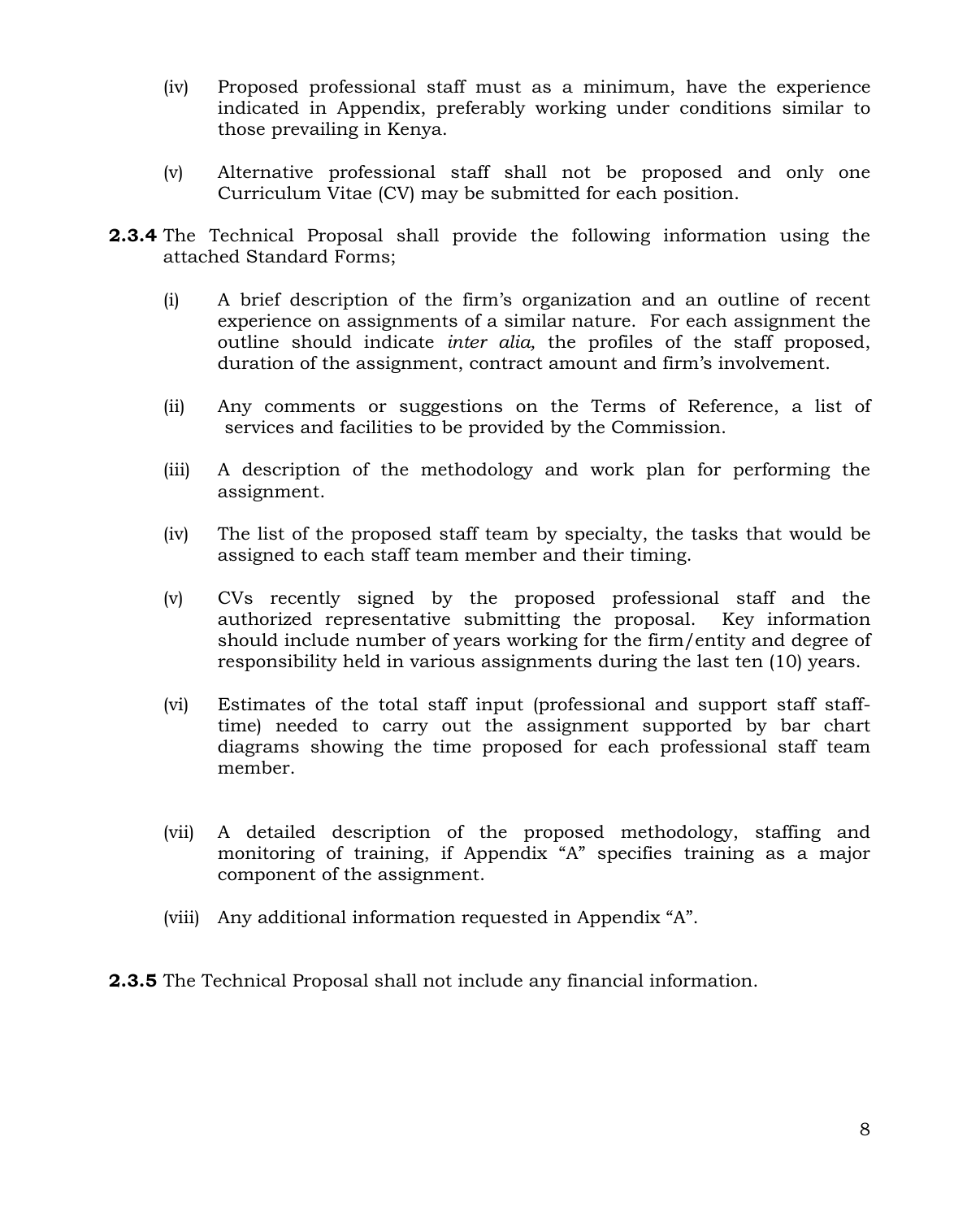## **2.4 Preparation of Financial Proposal**

- 2.4.1 In preparing the Financial Proposal, consultants are expected to take into account the requirements and conditions outlined in the RFP documents. The Financial Proposal should follow Standard Forms (Section D). It lists all costs associated with the assignment including; (a) remuneration for staff (in the field and at headquarters), and; (b) reimbursable expenses such as subsistence (per diem, housing), transportation (international and local, for mobilization and demobilization), services and equipment (vehicles, office equipment, furniture, and supplies), office rent, insurance, printing of documents, surveys, and training, if it is a major component of the assignment. If appropriate these costs should be broken down by activity.
- 2.4.2 The Financial Proposal should clearly identify as a separate amount, the local taxes, duties, fees, levies and other charges imposed under the law on the consultants, the sub-consultants and their personnel, unless Appendix "A" specifies otherwise.
- 2.4.3 Consultants shall express the price of their services in Kenya Shillings.
- 2.4.4 Commissions and gratuities, if any, paid or to be paid by consultants and related to the assignment will be listed in the Financial Proposal Submission Form.
- 2.4.5 The Proposal must remain valid for 60 days after the submission date. During this period, the consultant is expected to keep available, at his own cost, the professional staff proposed for the assignment. The Commission will make his best effort to complete negotiations within this period. If the Commission wishes to extend the validity period of the proposals, the consultants shall agree to the extension.

## 2.5 **Submissions, Receipt, and Opening of Proposals**

- 2.5.1 The original proposal (Technical Proposal and, if required, Financial Proposal; see para. 1.2) shall be prepared in indelible ink. It shall contain no interlineation or overwriting, except as necessary to correct errors made by the firm itself. Any such corrections must be initialed by the persons or person authorised to sign the proposals. Any errors in the submitted tender arising from a miscalculation of unit price, quantity, subtotal and total bid price shall be considered as a major deviation that affects the substance of the tender and shall lead to disqualification of the tender as non-responsive
- 2.5.2 For each proposal, the consultants shall prepare the number of copies indicated in Appendix "A". Each Technical Proposal and Financial Proposal shall be marked **"ORIGINAL"** or **"COPY"** as appropriate. If there are any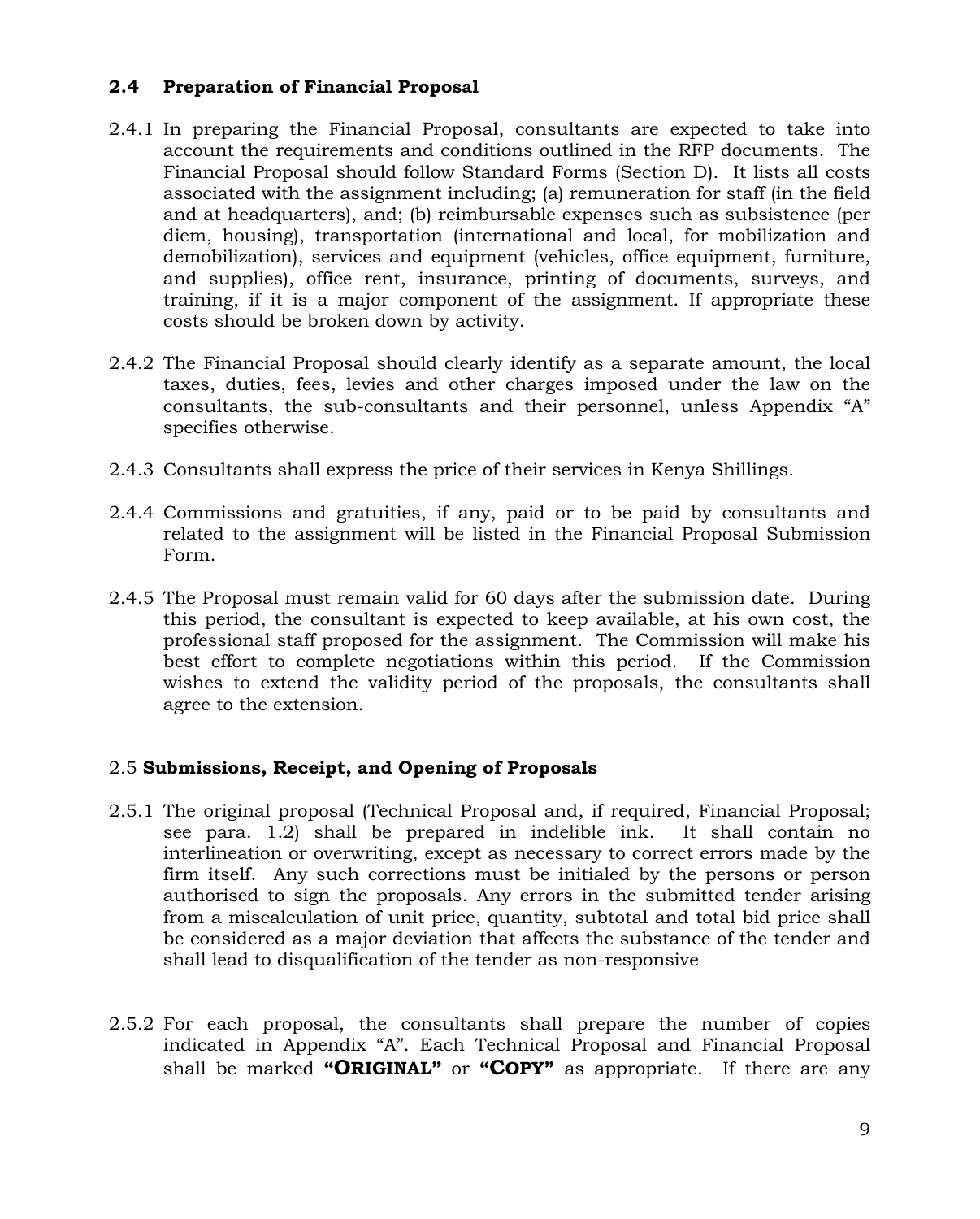discrepancies between the original and the copies of the proposal, the original shall govern.

- **2.5.3** The original and all copies of the Technical Proposal shall be placed in a sealed envelope clearly marked "**TECHNICAL PROPOSAL**," and the original and all copies of the Financial Proposal in a sealed envelope clearly marked **"FINANCIAL PROPOSAL"** and warning: **"DO NOT OPEN WITH THE TECHNICAL PROPOSAL"**. Both envelopes shall be placed into an outer envelope and sealed. This outer envelope shall bear the submission address and other information indicated in the Appendix "ITC" and be clearly marked, **"DO NOT OPEN, EXCEPT IN PRESENCE OF THE OPENING COMMITTEE."**
- 2.5.4 The completed Technical and Financial Proposals must be delivered at the submission address on or before the time and date stated in the Appendix "ITC". Any proposal received after the closing time for submission of proposals shall be returned to the respective consultant unopened.
- 2.5.5 After the deadline for submission of proposals, the Technical Proposal shall be opened immediately by the opening committee. The Financial Proposal shall remain sealed and deposited with a responsible officer of the Commission department up to the time for public opening of financial proposals.

### 2.6 **Proposal Evaluation General**

- 2.6.1 From the time the bids are opened to the time the Contract is awarded, if any consultant wishes to contact the Commission on any matter related to his proposal, he should do so in writing at the address indicated in the Appendix "ITC". Any effort by the firm to influence the Commission in the proposal evaluation, proposal comparison or Contract award decisions may result in the rejection of the consultant's proposal.
- 2.6.2 Evaluators of Technical Proposals shall have no access to the Financial Proposals until the technical evaluation is concluded.

### 2.7 **Evaluation of Technical Proposal**

2.7.1 The evaluation committee appointed by the Commission shall evaluate the proposals on the basis of their responsiveness to the Terms of Reference, applying the evaluation criteria as follows

#### **Points**

| (i)   | Specific experience of the consultant  |           |
|-------|----------------------------------------|-----------|
|       | Related to the assignment              | $(5-10)$  |
| (ii)  | Adequacy of the proposed work plan and |           |
|       | Methodology in responding to the terms |           |
|       | of reference                           | $(20-40)$ |
| (iii) | Qualifications and competence of       |           |
|       | The key staff for the assignment       | (30-40)   |
|       |                                        |           |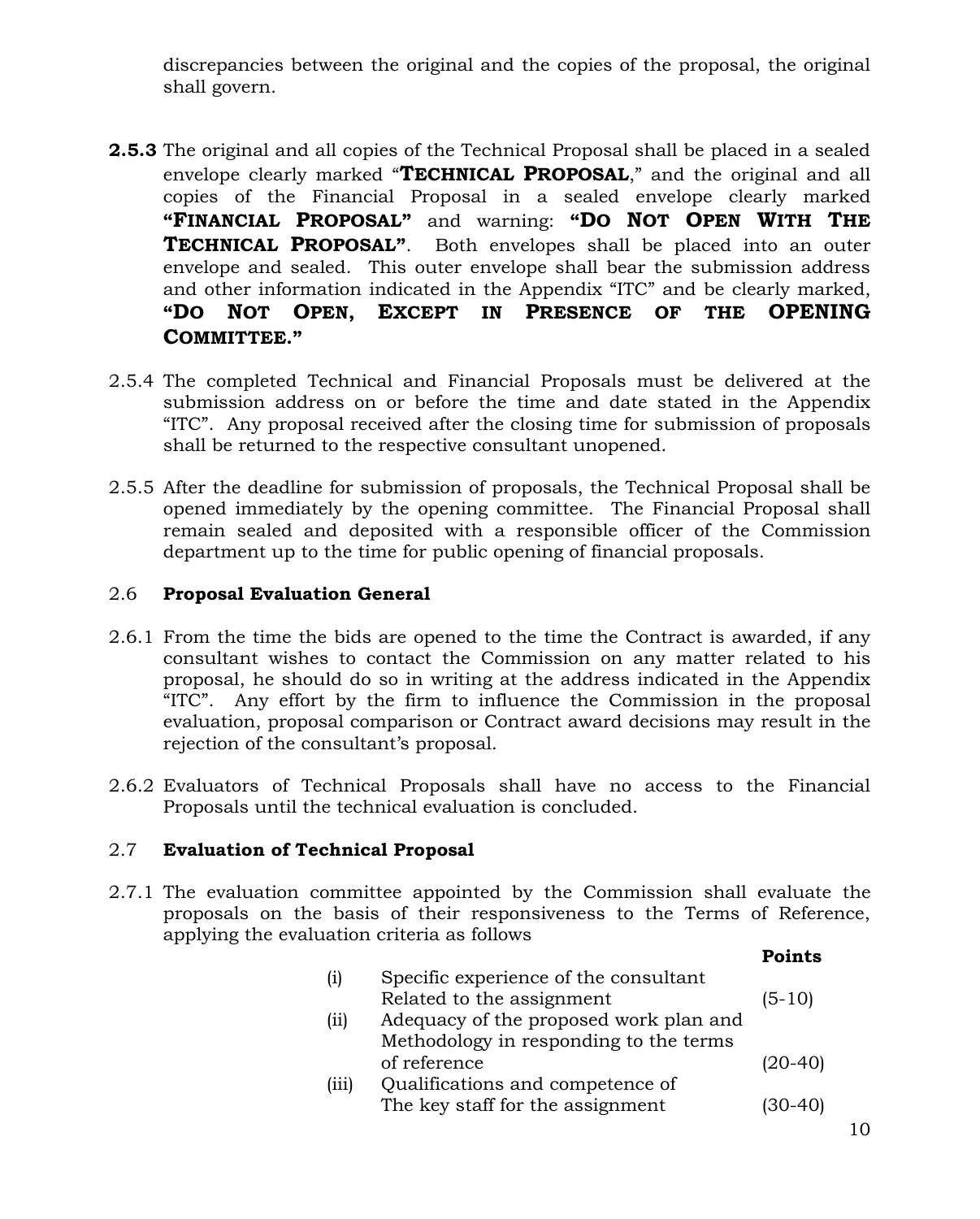(iv) Suitability to the transfer of Technology Programme (Training) (0-10)

#### **Total Points 100**\_\_

Each responsive proposal will be given a technical score (St). A proposal shall be rejected at this stage if it does not respond to important aspects of the Terms of Reference or if it fails to achieve the minimum technical score indicated in the Appendix "ITC".

#### **2.8 Public Opening and Evaluation of Financial Proposal**

- 2.8.1 After Technical Proposal evaluation, the Commission shall notify those consultants whose proposals did not meet the minimum qualifying mark or were considered non-responsive to the RFP and Terms of Reference, indicating that their Financial Proposals will be returned after completing the selection process. The Commission shall simultaneously notify the consultants who have secured the minimum qualifying mark, indicating the date and time set for opening the Financial Proposals and stating that the opening ceremony is open to those consultants who choose to attend. The opening date shall not be sooner than seven (7) days after the notification date. The notification may be sent by registered letter, cable, telex, facsimile or electronic mail.
- 2.8.2 The Financial Proposals shall be opened publicly in the presence of the consultants' representatives who choose to attend. The name of the consultant, the technical. Scores and the proposed prices shall be read aloud and recorded when the Financial Proposals are opened. The Commission shall prepare minutes of the public opening.
- 2.8.3 The evaluation committee will determine whether the financial proposals are complete (i.e. Whether the consultant has costed all the items of the corresponding Technical Proposal and correct any computational errors. The cost of any unpriced items shall be assumed to be included in other costs in the proposal. In all cases, the total price of the Financial Proposal as submitted shall prevail.
- 2.8.4 While comparing proposal prices between local and foreign firms participating in a selection process in financial evaluation of Proposals, firms incorporated in Kenya where indigenous Kenyans own 51% or more of the share capital shall be allowed a 10% preferential bias in proposal prices. However, there shall be no such preference in the technical evaluation of the tenders. Proof of local incorporation and citizenship shall be required before the provisions of this sub-clause are applied. Details of such proof shall be attached by the Consultant in the financial proposal.
- 2.8.5 The formulae for determining the Financial Score (Sf) shall, unless an alternative formula is indicated in the Appendix "ITC", be as follows: -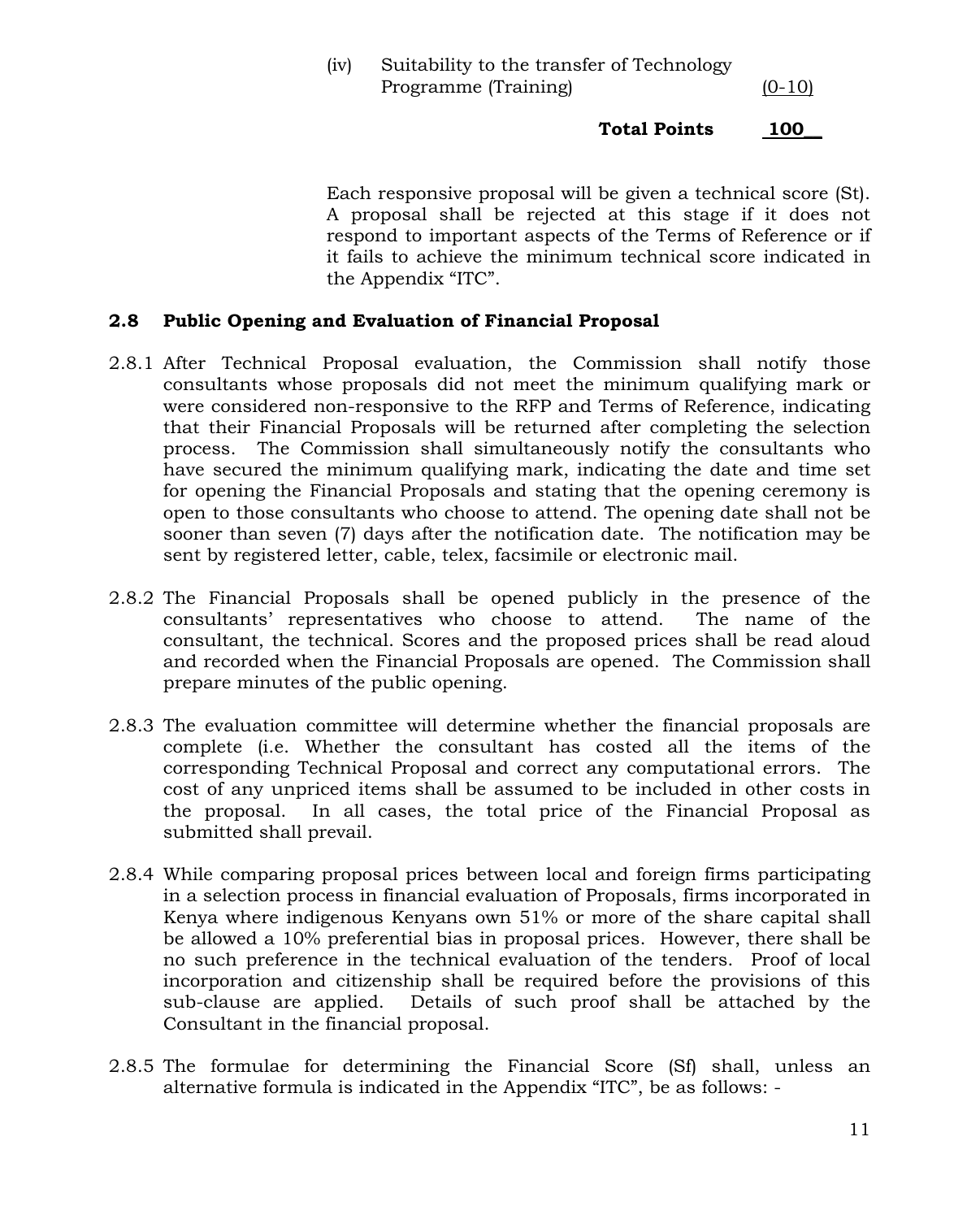Sf = 100 X  $FM/F$  where Sf is the financial score; Fm is the lowest priced financial proposal and F is the price of the proposal under consideration. Proposals will be ranked according to their combined technical *(St)* and financial *(Sf)* scores using the weights *(T=*the weight given to the Technical Proposal:  $P =$  the weight given to the Financial Proposal;  $T + p = I$ ) indicated in the Appendix. The combined technical and financial score, S, is calculated as follows:  $-S = St x T \% + S f x P \%$ . The firm achieving the highest combined technical and financial score will be invited for negotiations.

- 2.8.6 The tender evaluation committee shall evaluate the tender within 30 days of from the date of opening the tender.
- 2.8.7 Contract price variations shall not be allowed for contracts not exceeding one year (12 months).
- 2.8.8 Where contract price variation is allowed, the variation shall not exceed 10% of the original contract price
- 2.8.9 Price variation requests shall be processed by The Commission within 30 days of receiving the request.

## **2.9 Negotiations**

- 2.9.1 Negotiations will be held at the same address as "address to send information to the Commission" indicated in the Appendix "ITC". The aim is to reach agreement on all points and sign a contract.
- 2.9.2 Negotiations will include a discussion of the Technical Proposal, the proposed methodology (work plan), staffing and any suggestions made by the firm to improve the Terms of Reference. The Commission and firm will then work out final Terms of Reference, staffing and bar charts indicating activities, staff periods in the field and in the head office, staff-months, logistics and reporting. The agreed work plan and final Terms of Reference will then be incorporated in the "Description of Services" and form part of the Contract. Special attention will be paid to getting the most the firm can offer within the available budget and to clearly defining the inputs required from the Commission to ensure satisfactory implementation of the assignment.
- 2.9.3 Unless there are exceptional reasons, the financial negotiations will not involve the remuneration rates for staff (no breakdown of fees).
- 2.9.4 Having selected the firm on the basis of, among other things, an evaluation of proposed key professional staff, the Commission expects to negotiate a contract on the basis of the experts named in the proposal. Before contract negotiations, the Commission will require assurances that the experts will be actually available. The Commission will not consider substitutions during contract negotiations unless both parties agree that undue delay in the selection process makes such substitution unavoidable or that such changes are critical to meet the objectives of the assignment. If this is not the case and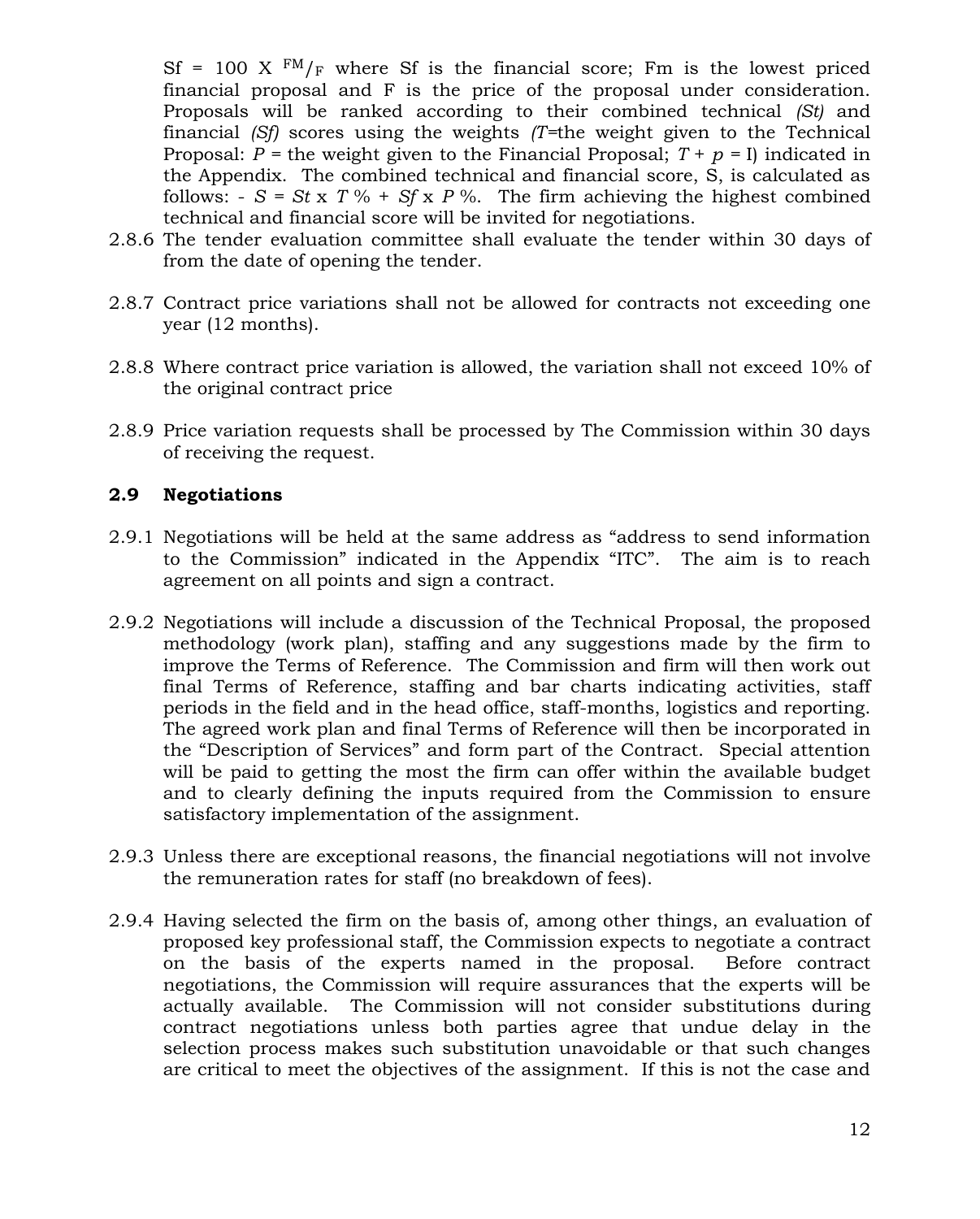if it is established that key staff were offered in the proposal without confirming their availability, the firm may be disqualified.

- 2.9.5 The negotiations will conclude with a review of the draft form of the Contract. To complete negotiations the Commission and the selected firm will initial the agreed Contract. If negotiations fail, the Commission will invite the firm whose proposal received the second highest score to negotiate a contract.
- 2.9.6 The Commission shall appoint a team for the purpose of the negotiations.

## **2.10 Award of Contract**

- 2.10.1The Contract will be awarded following negotiations. After negotiations are completed, the Commission will promptly notify other consultants on the shortlist that they were unsuccessful and return the Financial Proposals of those consultants who did not pass the technical evaluation.
- 2.10.2The selected firm is expected to commence the assignment on the date and at the location specified in Appendix "A".
- 2.10.3 The parties to the contract shall have it signed within 30 days from the date of notification of contract award unless there is an administrative review request.
- 2.10.4 The Commission may at any time terminate procurement proceedings before contract award and shall not be liable to any person for the termination.
- 2.10.5 The Commission shall give prompt notice of the termination to the tenderers and on request give its reasons for termination within 14 days of receiving the request from any tenderer.
- 2.10.6 To qualify for contract awards, the tenderer shall have the following:
	- (a) Necessary qualifications, capability experience, services, equipment and facilities to provide what is being procured.
	- (b) Legal capacity to enter into a contract for procurement
	- (c) Shall not be insolvent, in receivership, bankrupt or in the process of being wound up and is not the subject of legal proceedings relating to the foregoing.
	- (d) Shall not be debarred from participating in public procurement.

## **2.11 Confidentiality**

2.11.1Information relating to evaluation of proposals and recommendations concerning awards shall not be disclosed to the consultants who submitted the proposals or to other persons not officially concerned with the process, until the winning firm has been notified that it has been awarded the Contract.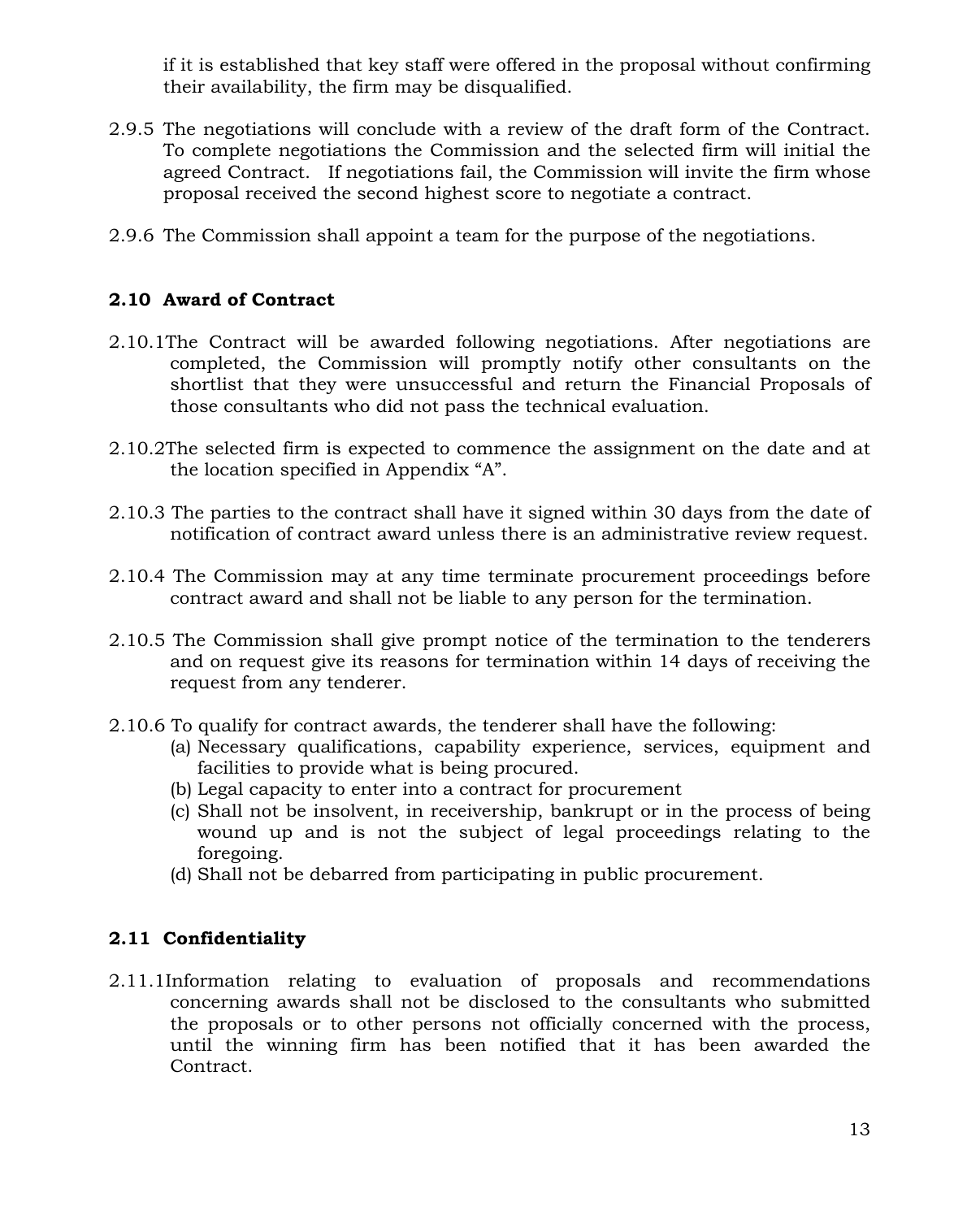### **2.12 Corrupt or fraudulent practices**

- 2.12.1The Commission requires that the consultants observe the highest standards of ethics during the selection and award of the consultancy contract and also during the performance of the assignment. The tenderer shall sign a declaration that he has not and will not be involved in corrupt or fraudulent practices.
- 2.12.2 The Commission will reject a proposal for award if it determines that the consultant recommended for award has engaged in corrupt or fraudulent practices in competing for the contract in question.
- 2.12.3 Further a consultant who is found to have indulged in corrupt or fraudulent practices risks being debarred from participating in public procurement in Kenya.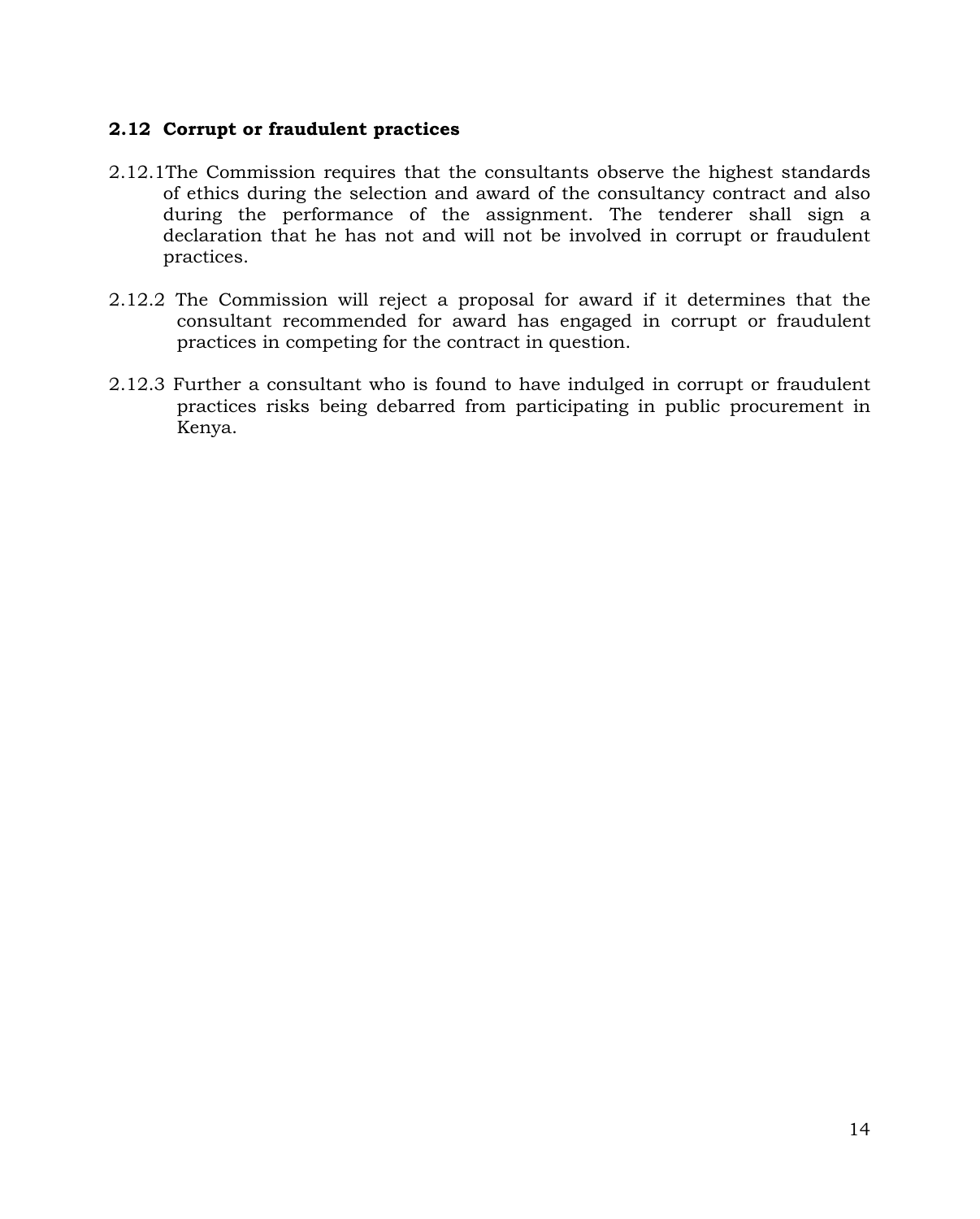#### <span id="page-14-0"></span>**APPENDIX TO INFORMATION TO CONSULTANTS**

The following information for procurement of consultancy services and selection of consultants shall complement or amend the provisions of the information to consultants, wherever there is a conflict between the provisions of the information and to consultants and the provisions of the appendix, the provisions of the appendix herein shall prevail over those of the information to consultants.

#### **CLAUSE REFERENCE**

2.1 The name of the Commission is: **INDEPENDENT ELECTORAL AND BOUNDARIES COMMISSION** 

The name(s), address(es) of the Commission's official(s) are: **Ag. Commission Secretary/Chief Executive Officer Independent Electoral and Boundaries Commission (IEBC) P.O. Box 45371 - 00100 Nairobi Kenya** 

- 2.1.1 The method of selection is: **QUALITY AND COST BASED SELECTION (QCBS**)
- 2.1.2 Technical and Financial Proposals (Rates) are requested: **YES**

The name, objectives, and description of the assignment are: **Provision of Procurement trainings services for the staff of the IEBC and any other technical support that mighty be required as need arises. The detailed descriptions are as contained in the terms of reference**

- 2.1.3 A pre-proposal conference will be held: **No**
- 2.1.4 The Commission will provide the following inputs: **None**
- 2.1.5 (ii) The estimated number of professional staff months required for the assignment is: **The training shall be structured and implemented in phases preferably on a quarterly basis depending on budget availability**

(iv) The minimum required experience of proposed professional staff is: **The lead trainer shall have a minimum of 10 years' experience in the field of training;**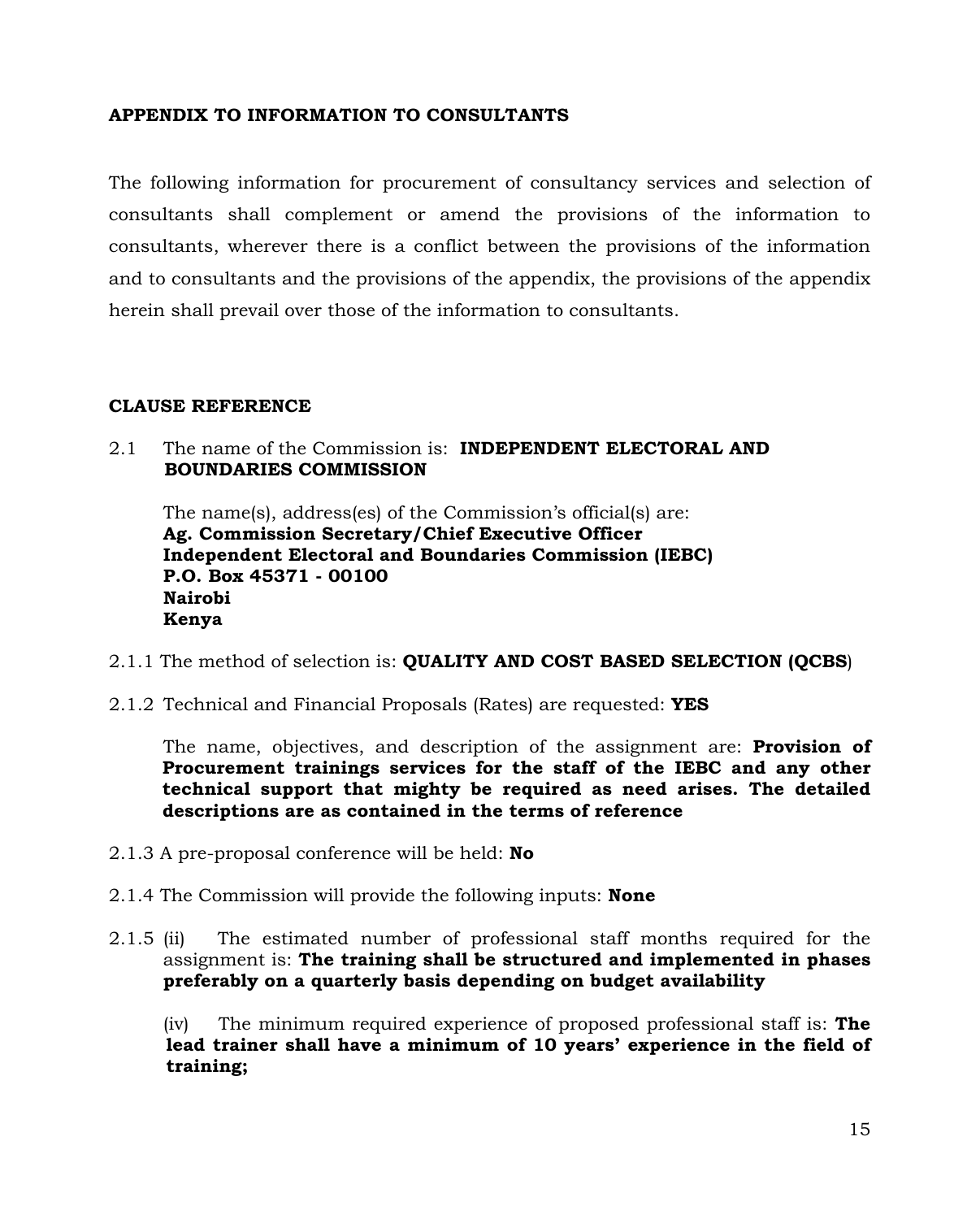- 2.1.6 (vii) Training is a specific component of this assignment: **No**
	- (viii) Additional information in the Technical Proposal includes: **As per the evaluation criteria**
- 2.1.7 Taxes: **As per the taxation laws of Kenya**
- 2.5.2 Consultants must submit an original **ONLY**
- 2.5.3 The proposal submission address is: Tender Box located on the 5th floor of the Anniversary Towers along University Way. Information on the outer envelope should also include: As per the invitation in Section I

2.5.4 Proposals must be submitted no later than the following date and time: **23RD September, 2020 at 11 a.m.**

2.6.1 The address to send information to the Commission is:

**Ag. Commission Secretary/Chief Executive Officer Independent Electoral and Boundaries Commission (IEBC) Anniversary Towers University Way P.O. Box 45371 - 00100 Nairobi Kenya** 

- *2.6.3* The minimum technical score required to pass*:80 Marks and above;*
- 2.7.1 Alternative formulae for determining the financial scores is the following: **NONE**
- 2.9.2 The assignment is expected to commence on: the assignment is a framework contract which shall be as and when need arises. The selection shall be based on the recommendations and experience of the firm.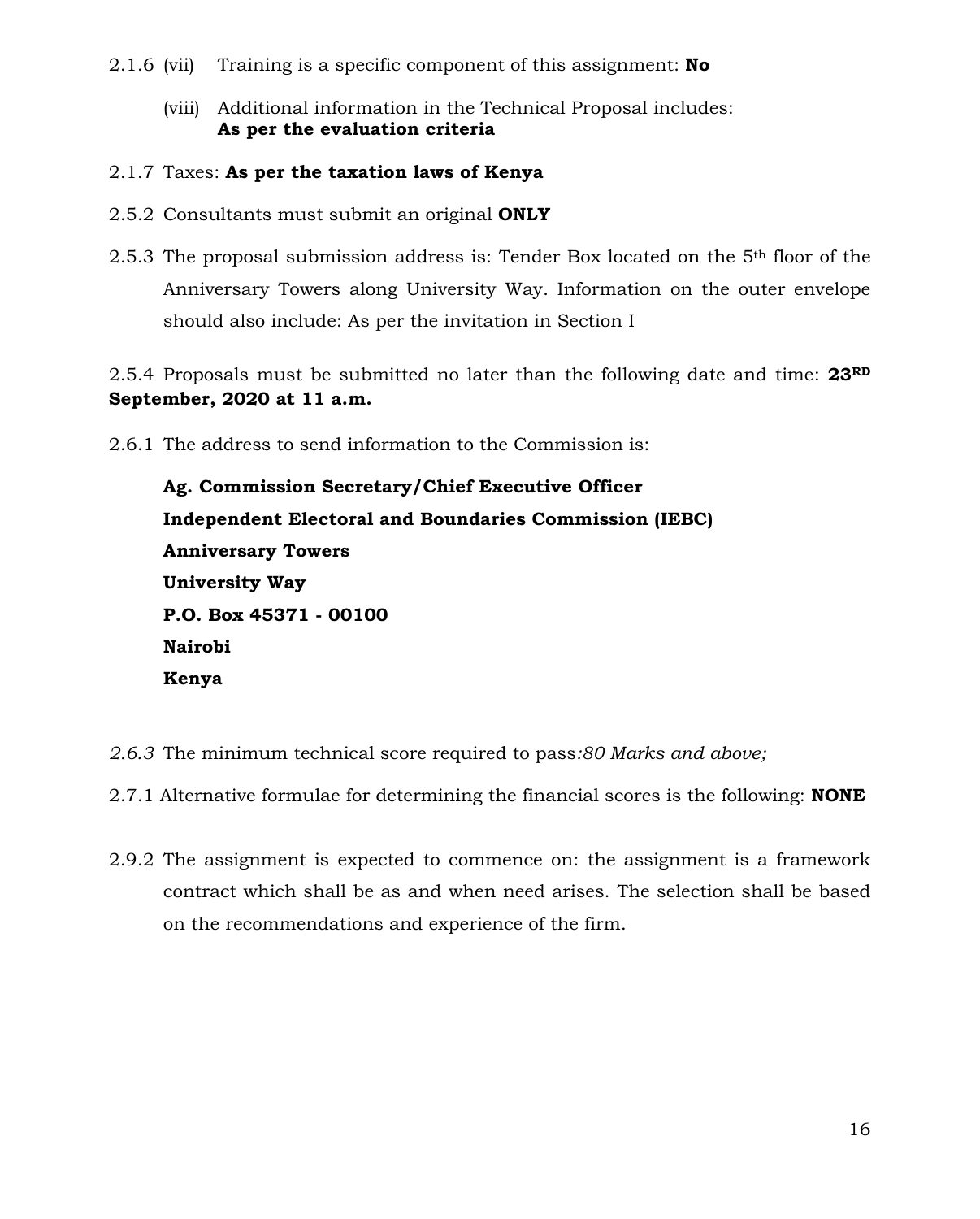## **2.3 EVALUATION CRITERIA**

The bids submitted shall be subjected to a two (2)-stage evaluation process as shown below:

- 1. Preliminary/Mandatory Evaluation
- 2. Technical Capacity Evaluation

## **2.3.1 Mandatory Evaluation**

The proposal shall be subjected to the mandatory evaluation, where firms must submit paper copies the following:

## **Mandatory Requirement**

| No | <b>Mandatory Requirement</b>                                                    | Pass/Fail |
|----|---------------------------------------------------------------------------------|-----------|
| 1. | The firm must be Registered with a certificate of registration/incorporation as |           |
|    | a training institution/trainer/consultant.                                      |           |
|    | Attach the copy of certificate of Incorporation/registration.                   |           |
| 2. | Company profile (Company history, contacts <i>i.e.</i> email, telephone, postal |           |
|    | address, physical address, and services).                                       |           |
| 3. | Must submit a valid Tax Compliance Certificate (to be verified through TTC      |           |
|    | Checker)                                                                        |           |
| 4. | Bidders must submit NITA Certification or its equivalent if not registered in   |           |
|    | Kenya from approved training body.                                              |           |
| 5. | Dully filled and signed Confidential Business Questionnaire                     |           |
| 6. | Submission of bid document in the format provided                               |           |
| 7. | Bid document including attachments Must be serialized and paginated             |           |

At this stage, the tenderer's submission will either be responsive or non-responsive. The non-responsive submission in any of the above mandatory requirements will be eliminated and will not be considered further evaluation.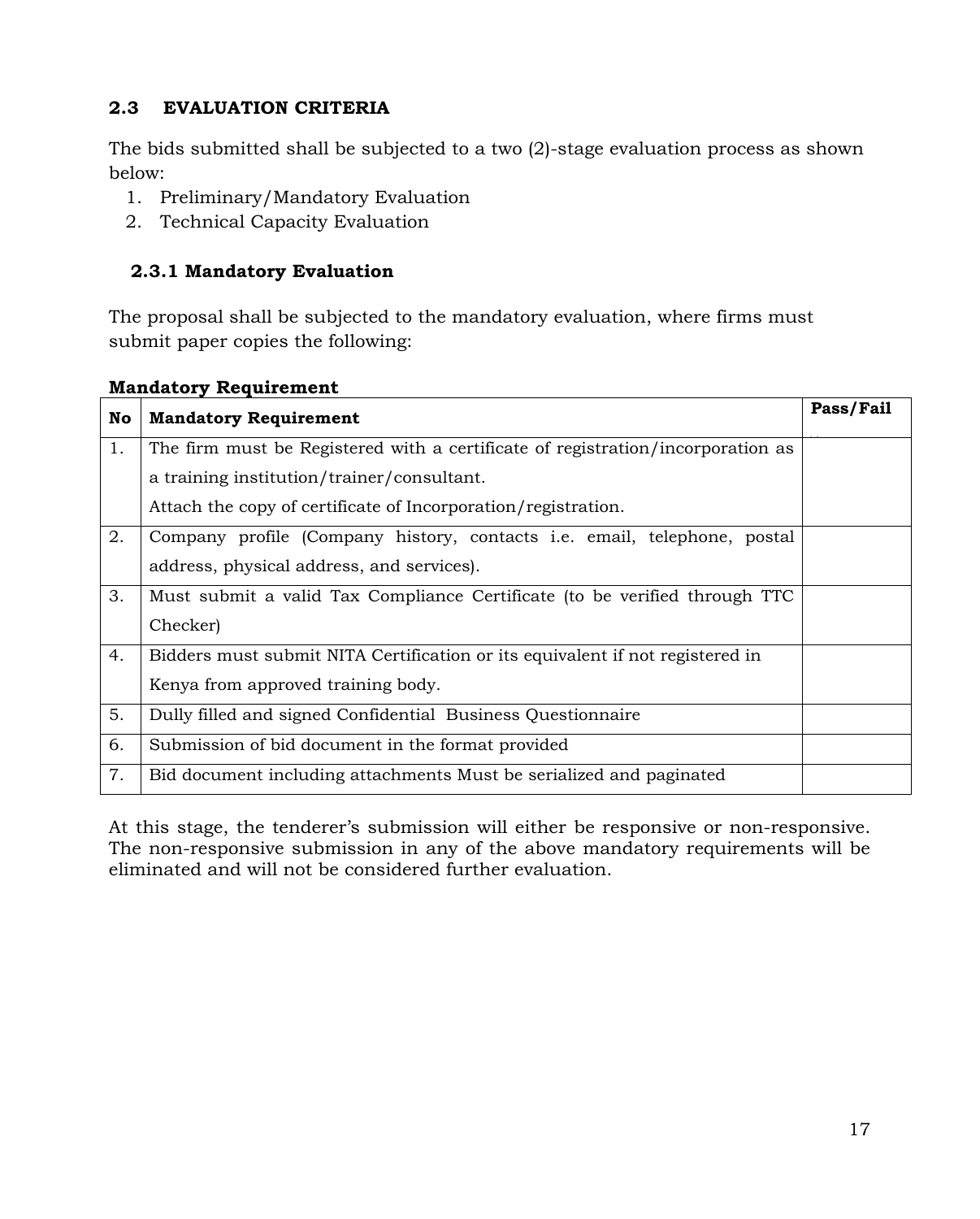## **2.3.2 Technical Capacity Evaluation**

Technical evaluation for firms that qualify at the preliminary/mandatory evaluation stage shall be carried out of 100 marks with a pass mark of 80. The firms shall be evaluated on a scoring matrix as shown below:

| S/No           | <b>Evaluation Criteria</b>                                                                                                      | <b>Evaluation Attribute</b>                                                                                                                                                                                              | <b>Weighting Score</b>                                                                                                                                                  | <b>Maximum</b><br><b>Score</b> |
|----------------|---------------------------------------------------------------------------------------------------------------------------------|--------------------------------------------------------------------------------------------------------------------------------------------------------------------------------------------------------------------------|-------------------------------------------------------------------------------------------------------------------------------------------------------------------------|--------------------------------|
| 1 a.           | Demonstration<br>of<br>organization's<br>the<br>experience<br>in<br>undertaking<br>capacity<br>building/training<br>consultancy | Number of years in<br>provision of training in the<br>relevant field- (Attach<br>Certificate of<br>Incorporation/or<br>Registration)                                                                                     | 5 years and above $= 10$ Marks<br>Others prorated at<br>No. of years in training x10<br>Marks/5 years                                                                   | 10 Marks                       |
| 1 b.           | Capacity to carry out<br>training<br>to<br>staff<br>across counties                                                             | Number of trainings/<br>Consultancy services<br>provided in 2017/2018/&<br>2019 - (attach LSO/<br>Contracts/Notification<br>Award letters)                                                                               | 15 training and above $= 20$<br>Marks<br>Others prorated at<br>of<br>Number<br>trainings<br>x20Marks/15 trainings                                                       | 20 Marks                       |
| 1 c.           | Capacity<br>offer<br>to<br>training to a large<br>number of staff                                                               | Magnitude<br>of<br>trainings<br>done in 2017/2018/2019-<br><i>(attach)</i><br>LSO/Contracts/Notification<br>letters)                                                                                                     | 30 Million and above = 30 Marks<br>Others prorated at<br>Value of trainings x30 Marks/30<br>Million                                                                     | 30 Marks                       |
| $\overline{2}$ | Professional<br>Qualification in<br>relevant field                                                                              | Provide<br>$Cv;$ s<br>and<br>professional certificates for<br>at least five (5) Technical<br>Staff<br>to<br>undertake<br>the<br>training<br>(Attach CV and certificates)<br>2 Marks for CV & 2 Marks<br>for Certificate. | 5 Trainers with Master's degree<br>relevant<br>field<br>the<br>and<br>in<br>certification = 20 Marks<br>Others prorated at<br>No. of trainer's x 20 Marks/1<br>trainers | 20 Marks                       |
| 3.             | Methodology in<br>delivery of training<br>in the relevant field                                                                 | The firm must have a clear<br>methodology on how they<br>shall conduct the trainings<br>and propose strategies for<br>the trainings                                                                                      | Consultants to provide clear<br>training plans and methodology<br>in the execution of the training.                                                                     | 20 Marks                       |
| <b>Total</b>   |                                                                                                                                 |                                                                                                                                                                                                                          |                                                                                                                                                                         | 100<br><b>Marks</b>            |

Bidder who score the required minimum marks of 80 and above marks will proceed to the financial evaluation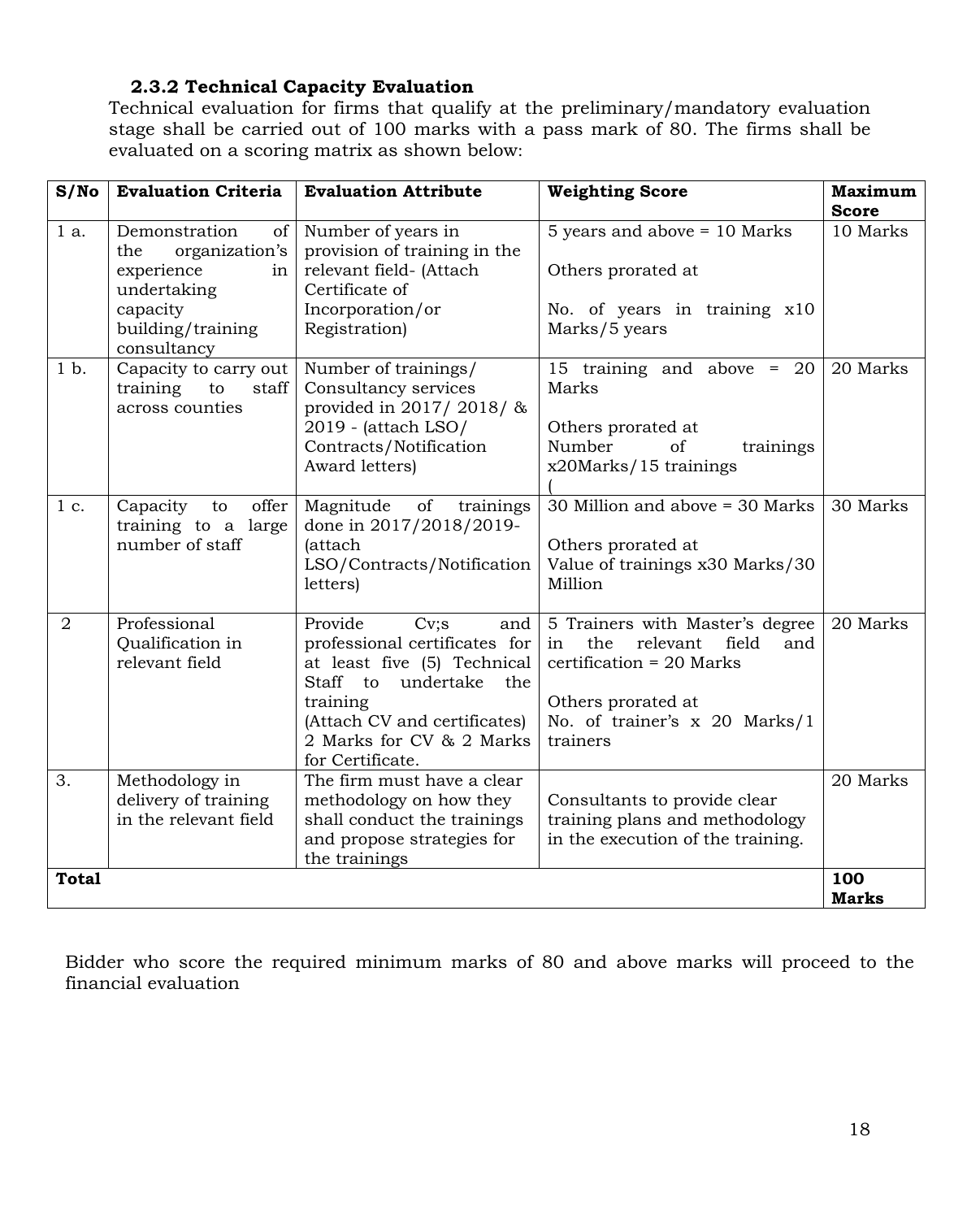## **2.3.3 Financial Evaluation**

The weighting criteria shall be 80:20. ONLY bidders who qualify through technical capacity evaluation shall be subjected to financial evaluation.

## <span id="page-18-0"></span>**SECTION III - TECHNICAL PROPOSAL**

|    | <b>Table of Contents</b>                                                                                                                      |            |
|----|-----------------------------------------------------------------------------------------------------------------------------------------------|------------|
| 1. | Technical proposal submission form                                                                                                            | Page<br>20 |
| 2. | Firms references                                                                                                                              | 21         |
| 3. | Comments and suggestions of consultants on the<br>Terms of reference and on data, services and<br>Facilities to be provided by The Commission | 22         |
| 4. | Description of the methodology and work plan<br>for performing the assignment                                                                 | 23         |
| 5. | Team composition and Task assignments                                                                                                         | 24         |
| 6. | Format of curriculum vitae (CV) for proposed<br>Professional staff                                                                            | 25         |
| 7. | Time schedule for professional personnel                                                                                                      | 27         |
| 8. | Activity (work schedule)                                                                                                                      | 28         |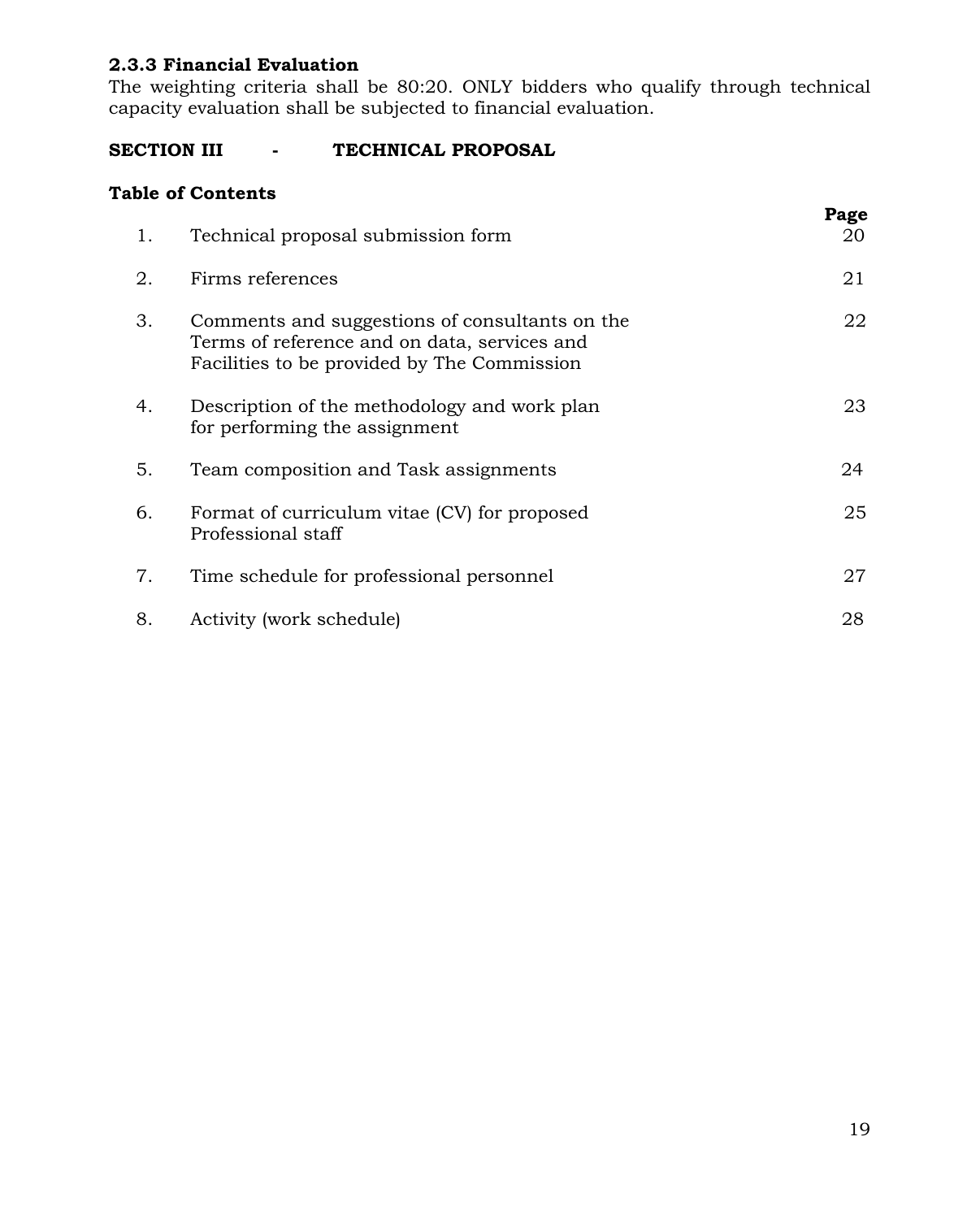## **1. TECHNICAL PROPOSAL SUBMISSION FORM**

[\_\_\_\_\_\_\_\_\_\_\_\_\_\_\_ *Date*]

To : \_\_\_\_\_\_\_\_\_\_\_\_\_\_\_\_\_\_\_\_\_\_[*Name and address of Commission)*

Ladies/Gentlemen:

We, the undersigned, offer to provide the consulting services for \_\_\_\_\_\_\_\_\_\_\_\_\_\_\_ \_\_\_\_\_\_\_\_\_\_\_\_\_\_\_\_\_\_\_\_\_\_\_\_\_\_\_\_\_\_\_[*Title of consulting services*] in accordance with your Request for Proposal dated \_\_\_\_\_\_\_\_\_\_\_\_\_\_\_\_\_\_\_\_\_\_[*Date*] and our Proposal. We are hereby submitting our Proposal, which includes this Technical Proposal, [and a Financial Proposal sealed under a separate envelope-*where applicable*].

We understand you are not bound to accept any Proposal that you receive.

We remain,

Yours sincerely,

| [Authorized Signature]:       |  |
|-------------------------------|--|
| [Name and Title of Signatory] |  |
| [Name of Firm]                |  |
| <i>[Address:]</i>             |  |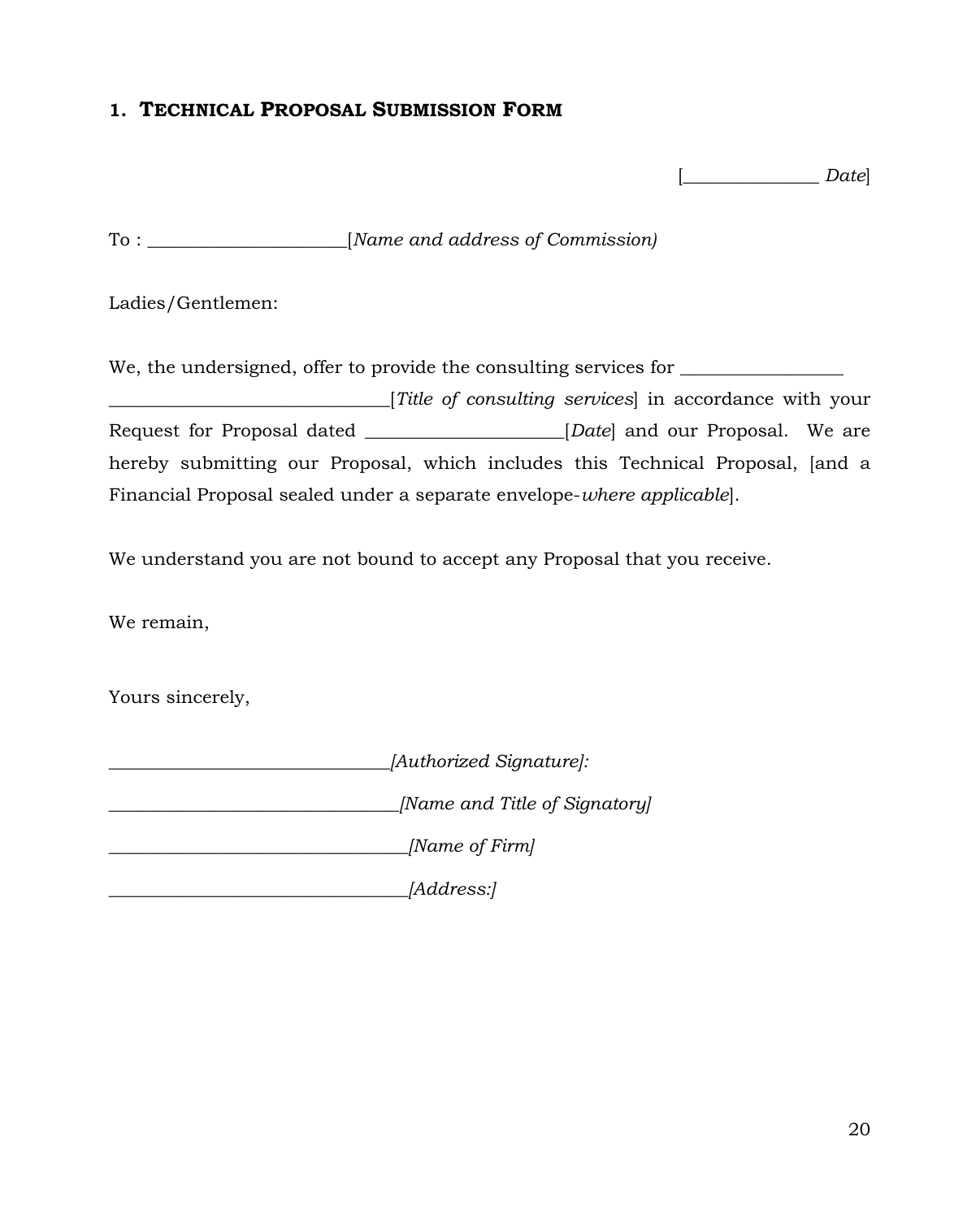## **2. FIRM'S REFERENCES**

#### **Relevant Services Carried Out in the Last Five Years That Best illustrate Qualifications**

Using the format below, provide information on each assignment for which your firm either individually, as a corporate entity or in association, was legally contracted.

| Assignment Name:                                       |                                         | Country                                                                                 |
|--------------------------------------------------------|-----------------------------------------|-----------------------------------------------------------------------------------------|
| Location within Country:                               |                                         | Professional Staff provided by Your                                                     |
|                                                        |                                         | Firm/Entity(profiles):                                                                  |
| Name of Commission:<br>assignment.                     |                                         | Commissions contact person for the                                                      |
| Address:                                               |                                         |                                                                                         |
|                                                        |                                         | No of Staff-Months; Duration of<br>Assignment:                                          |
| Start Date (Month/Year):                               | <b>Completion Date</b><br>(Month/Year): | Approx. Value of Services (Kshs)                                                        |
| Name of Associated Consultants. If any:                |                                         | No of Months of Professional<br>Staff provided by Associated Consultants:               |
| Performed:                                             |                                         | Name of Senior Staff (Project Director/Coordinator, Team Leader) Involved and Functions |
| Narrative Description of project:                      |                                         |                                                                                         |
| Description of Actual Services Provided by Your Staff: |                                         |                                                                                         |

Firm's Name:

Name and title of signatory; \_\_\_\_\_\_\_\_\_\_\_\_\_\_\_\_\_\_\_\_\_\_\_\_

*(May be amended as necessary)*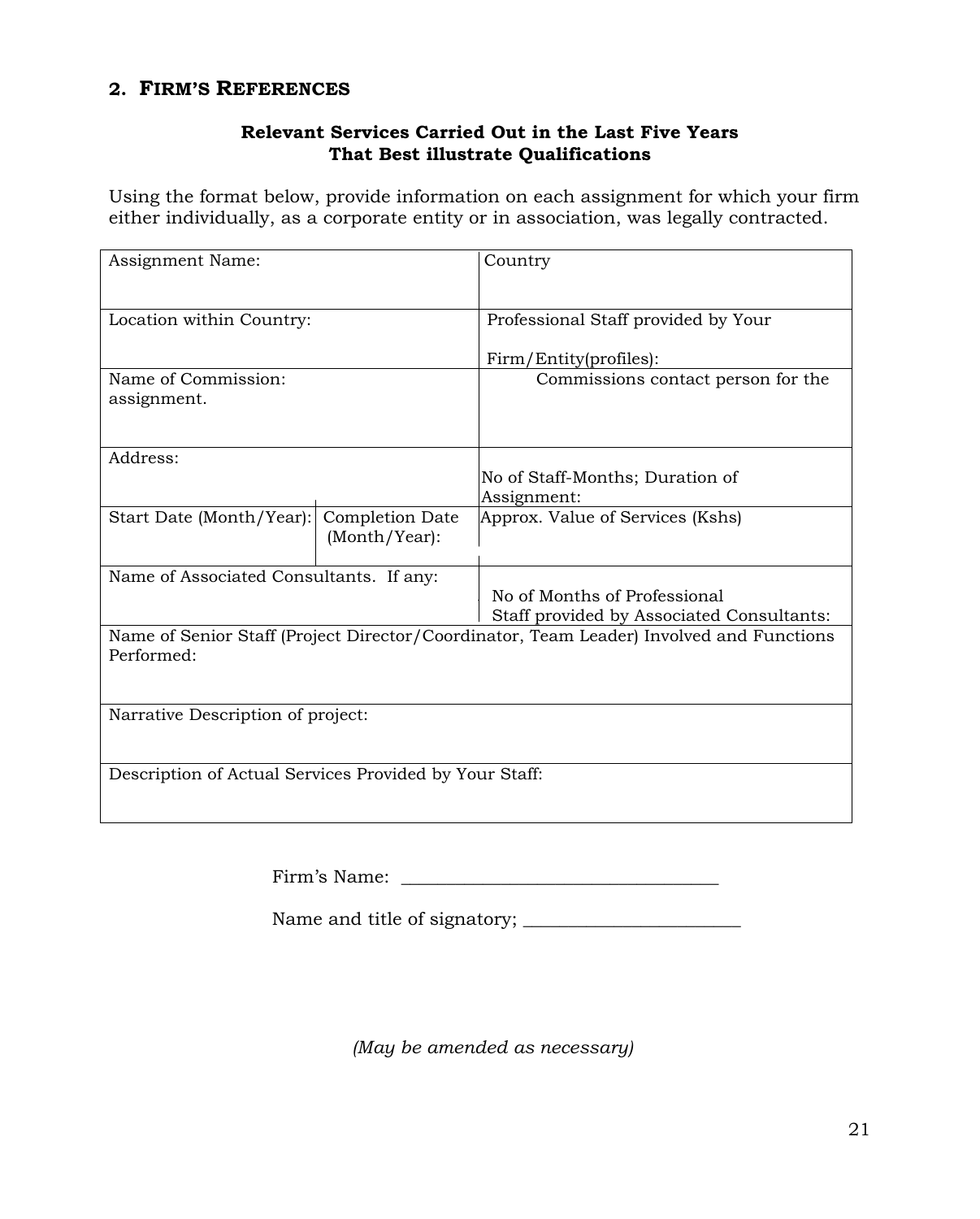## **3. COMMENTS AND SUGGESTIONS OF CONSULTANTS ON THE TERMS OF REFERENCE AND ON DATA, SERVICES AND FACILITIES TO BE PROVIDED BY THE COMMISSION.**

On the Terms of Reference:

| 1. |  |  |  |
|----|--|--|--|
| 2. |  |  |  |
| 3. |  |  |  |
| 4. |  |  |  |
| 5. |  |  |  |

On the data, services and facilities to be provided by the Commission:

- 1. 2. 3. 4.
- 5.

## **4. DESCRIPTION OF THE METHODOLOGY AND WORK PLAN FOR PERFORMING THE ASSIGNMENT**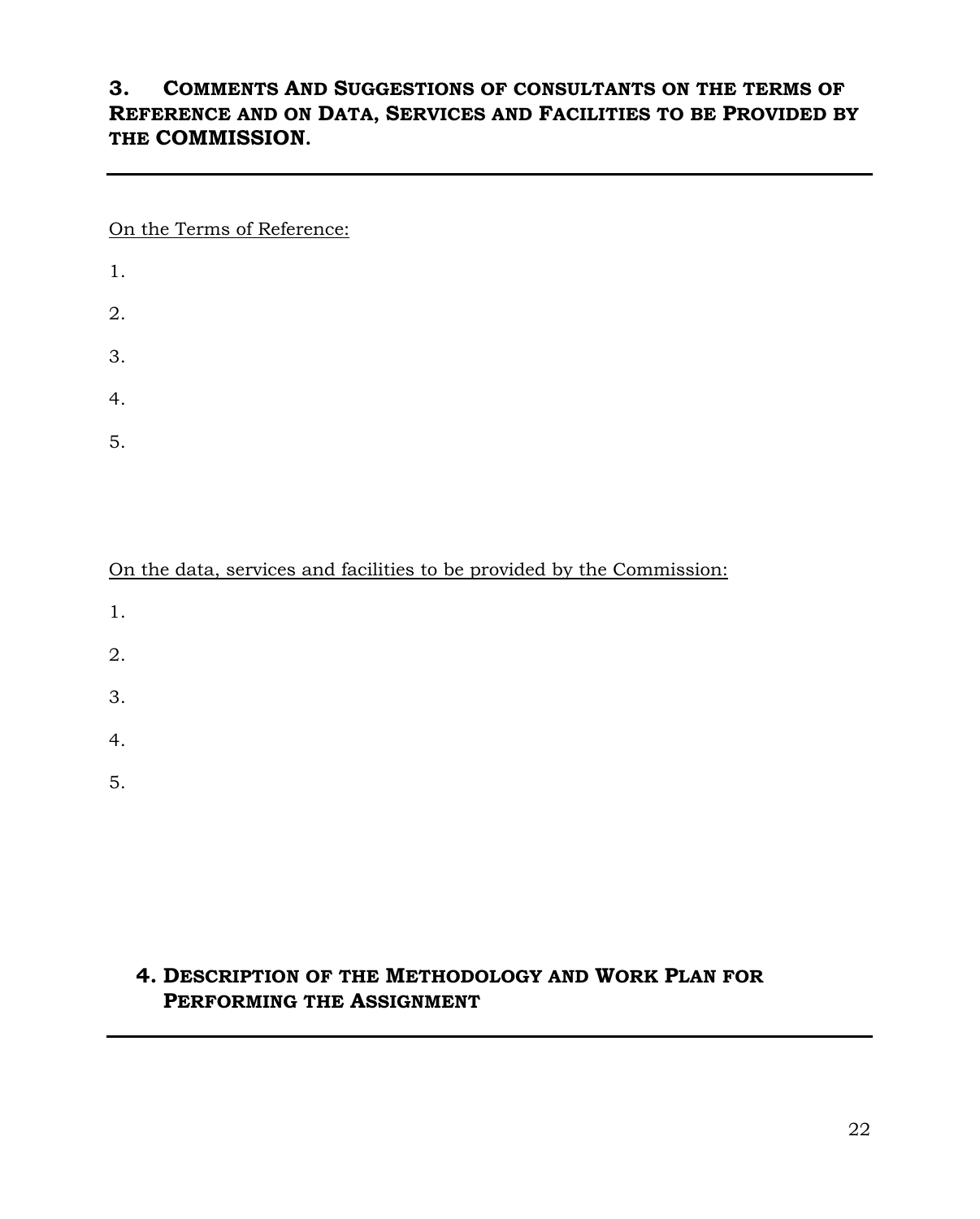## **5. TEAM COMPOSITION AND TASK ASSIGNMENTS**

## **5.1 Technical/Managerial Staff**

| <b>Name</b> | Position | <b>Task</b> |
|-------------|----------|-------------|
|             |          |             |
|             |          |             |
|             |          |             |
|             |          |             |
|             |          |             |
|             |          |             |
|             |          |             |
|             |          |             |
|             |          |             |
|             |          |             |

## **5.2 Support Staff**

| <b>Name</b> | Position | <b>Task</b> |
|-------------|----------|-------------|
|             |          |             |
|             |          |             |
|             |          |             |
|             |          |             |
|             |          |             |
|             |          |             |
|             |          |             |
|             |          |             |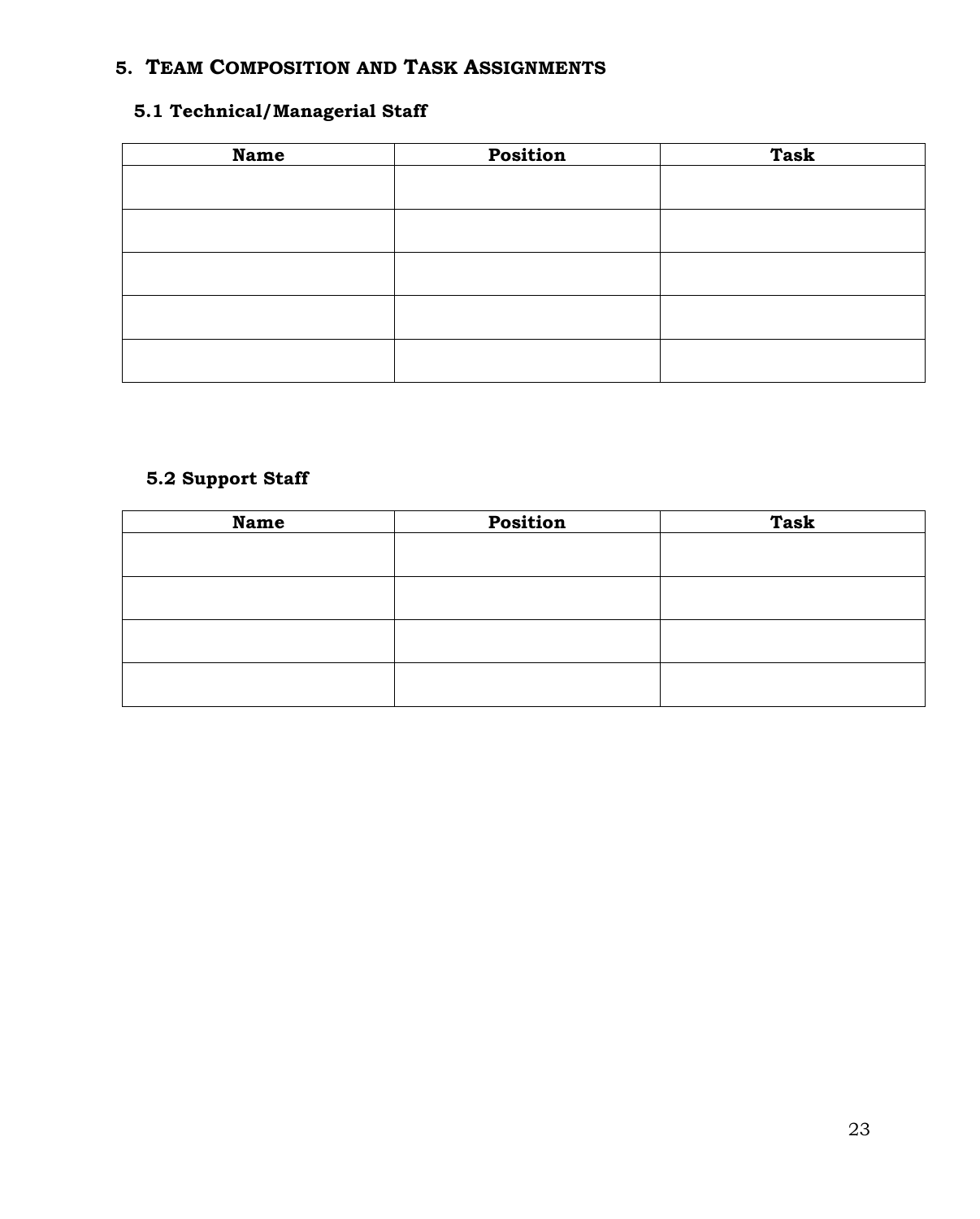### **6. FORMAT OF CURRICULUM VITAE (CV) FOR PROPOSED PROFESSIONAL STAFF**

#### **Key Qualifications:**

*[Give an outline of staff member's experience and training most pertinent to tasks on assignment. Describe degree of responsibility held by staff member on relevant previous assignments and give dates and locations].*

#### **Education:**

*[Summarize college/university and other specialized education of staff member, giving names of schools, dates attended and degree[s] obtained.]*

#### **Employment Record:**

*[Starting with present position, list in reverse order every employment held. List all positions held by staff member since graduation, giving dates, names of employing organizations, titles of positions held, and locations of assignments.]*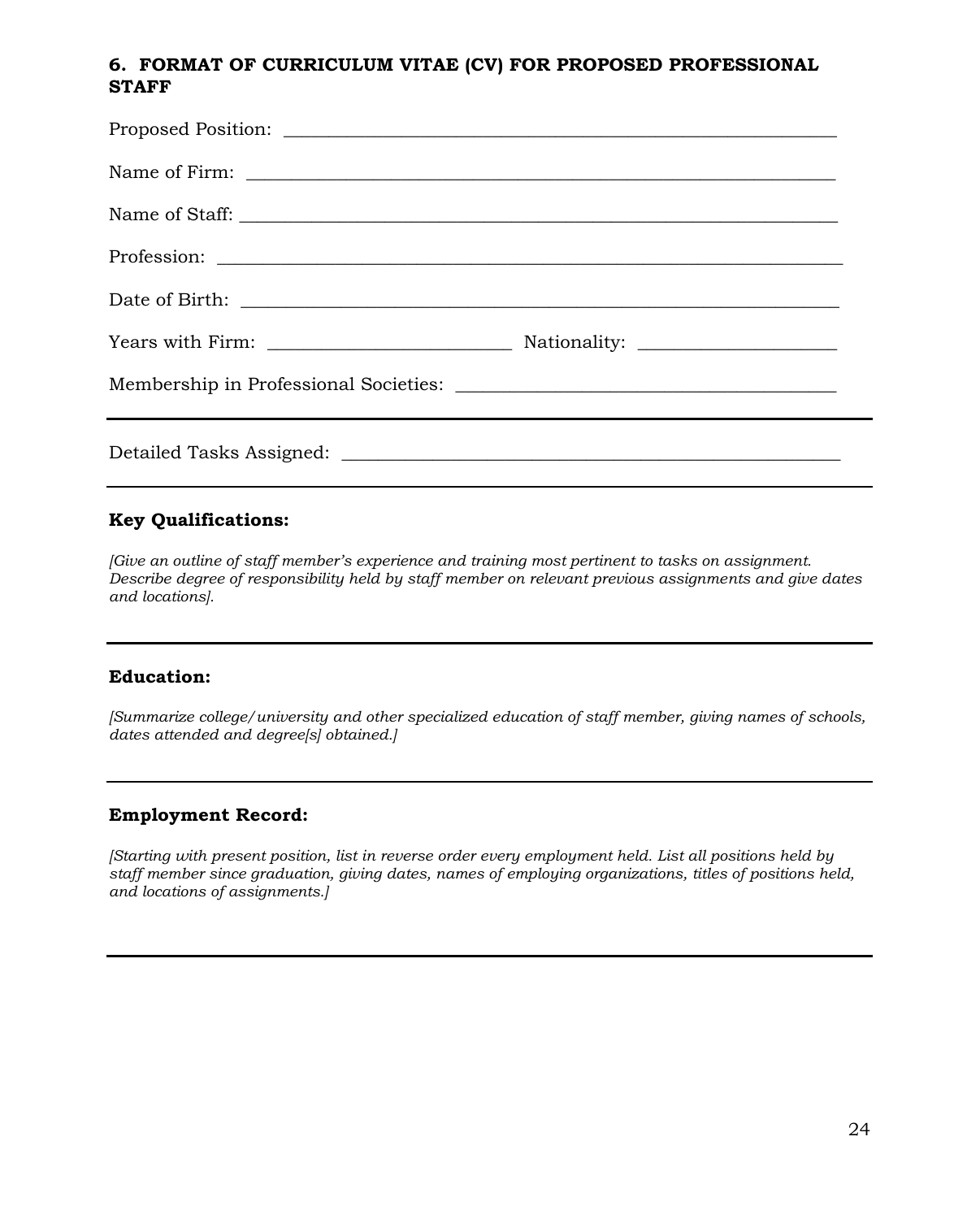## **Certification:**

I, the undersigned, certify that these data correctly describe me, my qualifications, and my experience.

|                                                      | Date: |
|------------------------------------------------------|-------|
| [Signature of staff member]                          |       |
| [Signature of authorised representative of the firm] |       |
| Full name of staff member:                           |       |
| Full name of authorized representative:              |       |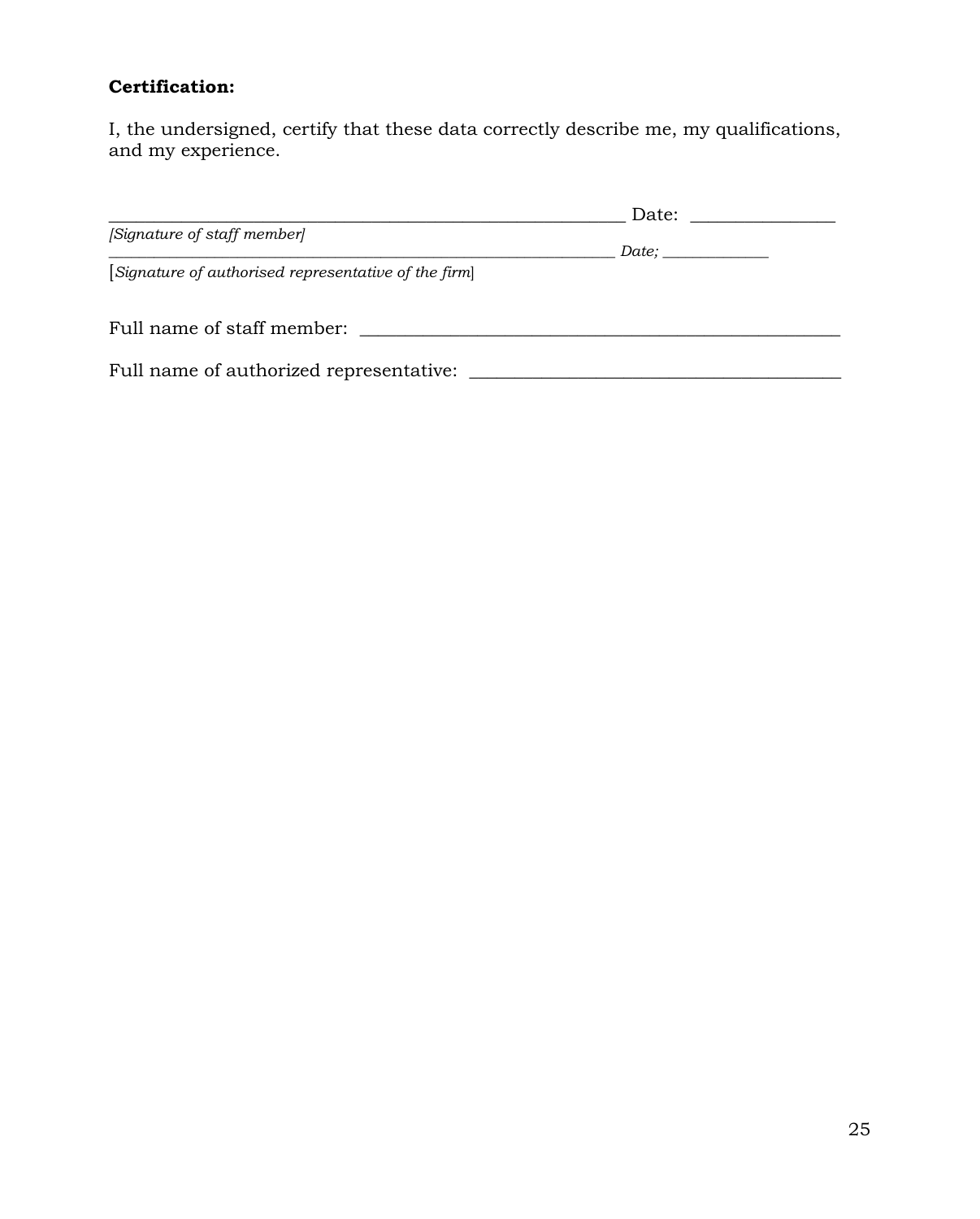## **7. TIME SCHEDULE FOR PROFESSIONAL PERSONNEL**

|      |          |                               |       |                |   |                |                |   |                |   |   | $\frac{1}{2}$ |    |    |                     |
|------|----------|-------------------------------|-------|----------------|---|----------------|----------------|---|----------------|---|---|---------------|----|----|---------------------|
| Name | Position | Reports<br>Due/<br>Activities | $1\,$ | $\overline{2}$ | 3 | $\overline{4}$ | $\overline{5}$ | 6 | $\overline{7}$ | 8 | 9 | 10            | 11 | 12 | Number of<br>months |
|      |          |                               |       |                |   |                |                |   |                |   |   |               |    |    |                     |

Months (in the Form of a Bar Chart)

Reports Due: \_\_\_\_\_\_\_\_\_

Activities Duration:

Signature: \_\_\_\_\_\_\_\_\_\_\_\_\_\_\_\_\_\_\_\_\_\_\_\_ (Authorized representative)

Full Name: \_\_\_\_\_\_\_\_\_\_\_\_\_\_\_\_\_\_\_\_\_\_\_\_

Title: \_\_\_\_\_\_\_\_\_\_\_\_\_\_\_\_\_\_\_\_\_\_\_\_\_\_\_\_\_\_

Address: \_\_\_\_\_\_\_\_\_\_\_\_\_\_\_\_\_\_\_\_\_\_\_\_\_\_\_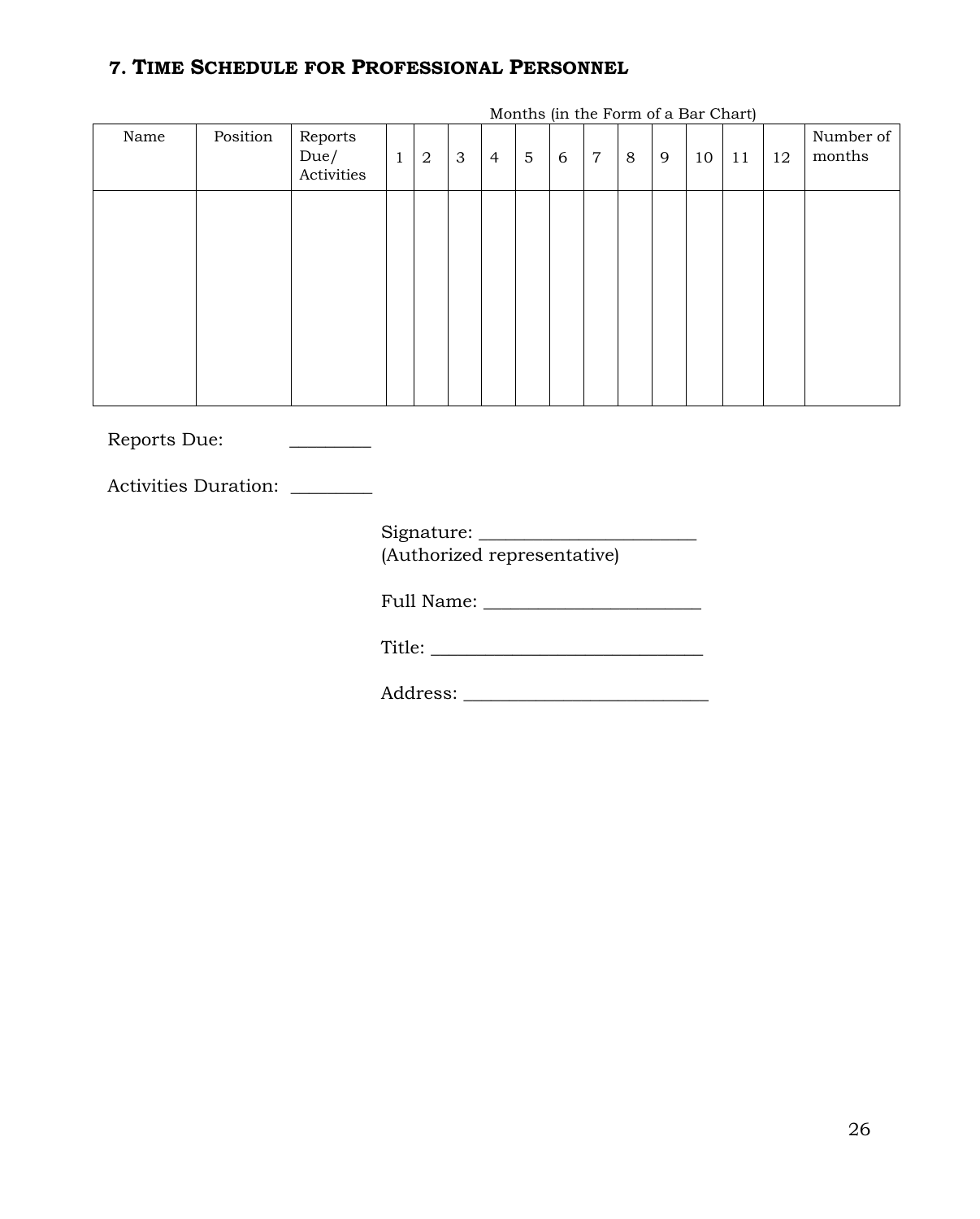## **8. ACTIVITY (WORK) SCHEDULE**

# **(a). Field Investigation and Study Items**

|                 | 1st | $\mathbf{r}$ $\mathbf{r}$<br>2 <sub>nd</sub> | $\sim$ $\sim$<br>3rd | 4 <sub>th</sub> | 5 <sub>th</sub> | $\mathbf{v}$<br>6 <sub>th</sub> | 7 <sub>th</sub> | $\overline{ }$<br>8 <sub>th</sub> | <u>ب</u><br>$9_{\rm th}$ | $\overline{\phantom{a}}$<br>$10^{\rm th}$ | $11^{\text{th}}$ | $12^{\rm th}$ |  |
|-----------------|-----|----------------------------------------------|----------------------|-----------------|-----------------|---------------------------------|-----------------|-----------------------------------|--------------------------|-------------------------------------------|------------------|---------------|--|
|                 |     |                                              |                      |                 |                 |                                 |                 |                                   |                          |                                           |                  |               |  |
|                 |     |                                              |                      |                 |                 |                                 |                 |                                   |                          |                                           |                  |               |  |
| Activity (Work) |     |                                              |                      |                 |                 |                                 |                 |                                   |                          |                                           |                  |               |  |
|                 |     |                                              |                      |                 |                 |                                 |                 |                                   |                          |                                           |                  |               |  |
|                 |     |                                              |                      |                 |                 |                                 |                 |                                   |                          |                                           |                  |               |  |
|                 |     |                                              |                      |                 |                 |                                 |                 |                                   |                          |                                           |                  |               |  |
|                 |     |                                              |                      |                 |                 |                                 |                 |                                   |                          |                                           |                  |               |  |
|                 |     |                                              |                      |                 |                 |                                 |                 |                                   |                          |                                           |                  |               |  |
|                 |     |                                              |                      |                 |                 |                                 |                 |                                   |                          |                                           |                  |               |  |
|                 |     |                                              |                      |                 |                 |                                 |                 |                                   |                          |                                           |                  |               |  |
|                 |     |                                              |                      |                 |                 |                                 |                 |                                   |                          |                                           |                  |               |  |
|                 |     |                                              |                      |                 |                 |                                 |                 |                                   |                          |                                           |                  |               |  |
|                 |     |                                              |                      |                 |                 |                                 |                 |                                   |                          |                                           |                  |               |  |
|                 |     |                                              |                      |                 |                 |                                 |                 |                                   |                          |                                           |                  |               |  |
|                 |     |                                              |                      |                 |                 |                                 |                 |                                   |                          |                                           |                  |               |  |

*[1st, 2nd,etc, are months from the start of assignment)* 

## **(b). Completion and Submission of Reports**

| Reports                                                                              | Date |
|--------------------------------------------------------------------------------------|------|
| 1. Inception Report                                                                  |      |
| 4. Interim Progress Report<br>(a) First Status Report<br>Second Status Report<br>(b) |      |
| 3. Draft Report                                                                      |      |
| 4. Final Report                                                                      |      |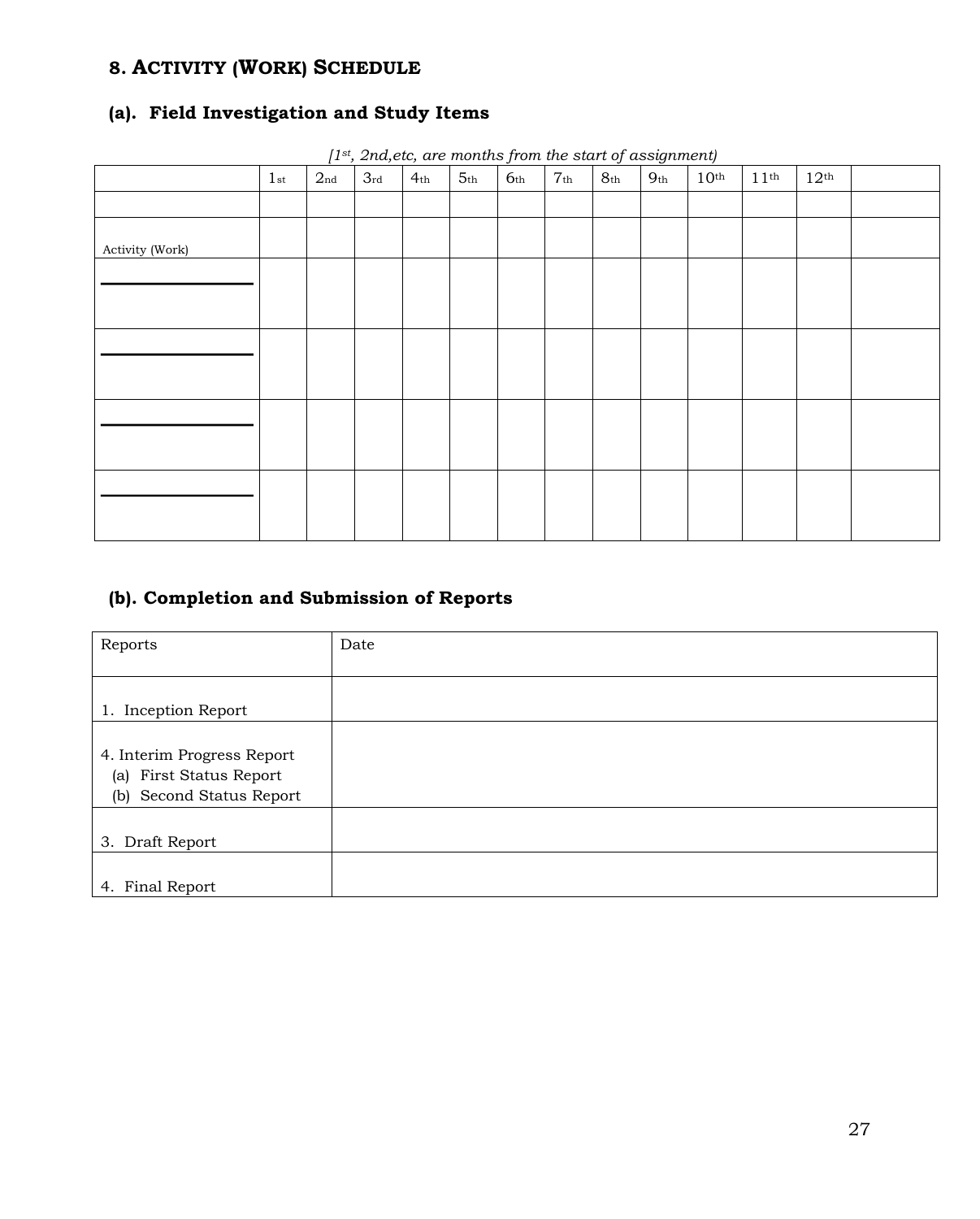#### <span id="page-27-0"></span>**SECTION IV: - FINANCIAL PROPOSAL**

The financial proposal: Bidders shall quote the price per staff for provision of training, either three (3) and five (5) days training and cost for offering technical support when and if the need arise. The Prices shall inclusive of VAT in the format provide below: -

| <b>Training Period</b>                               | No. of PAX                | Cost Per staff in Kshs<br>inclusive of VAT |
|------------------------------------------------------|---------------------------|--------------------------------------------|
| Three (3) Days Training                              | $1 - 12$                  |                                            |
|                                                      | $1 - 30$                  |                                            |
|                                                      | $1 - 50$                  |                                            |
| Five (5) Days Training                               | $1 - 12$                  |                                            |
|                                                      | $1 - 30$                  |                                            |
|                                                      | $1 - 50$                  |                                            |
| Cost for offering technical support<br>on need basis | (Cost per day in<br>Kshs) |                                            |
| <b>Grand Total</b>                                   |                           |                                            |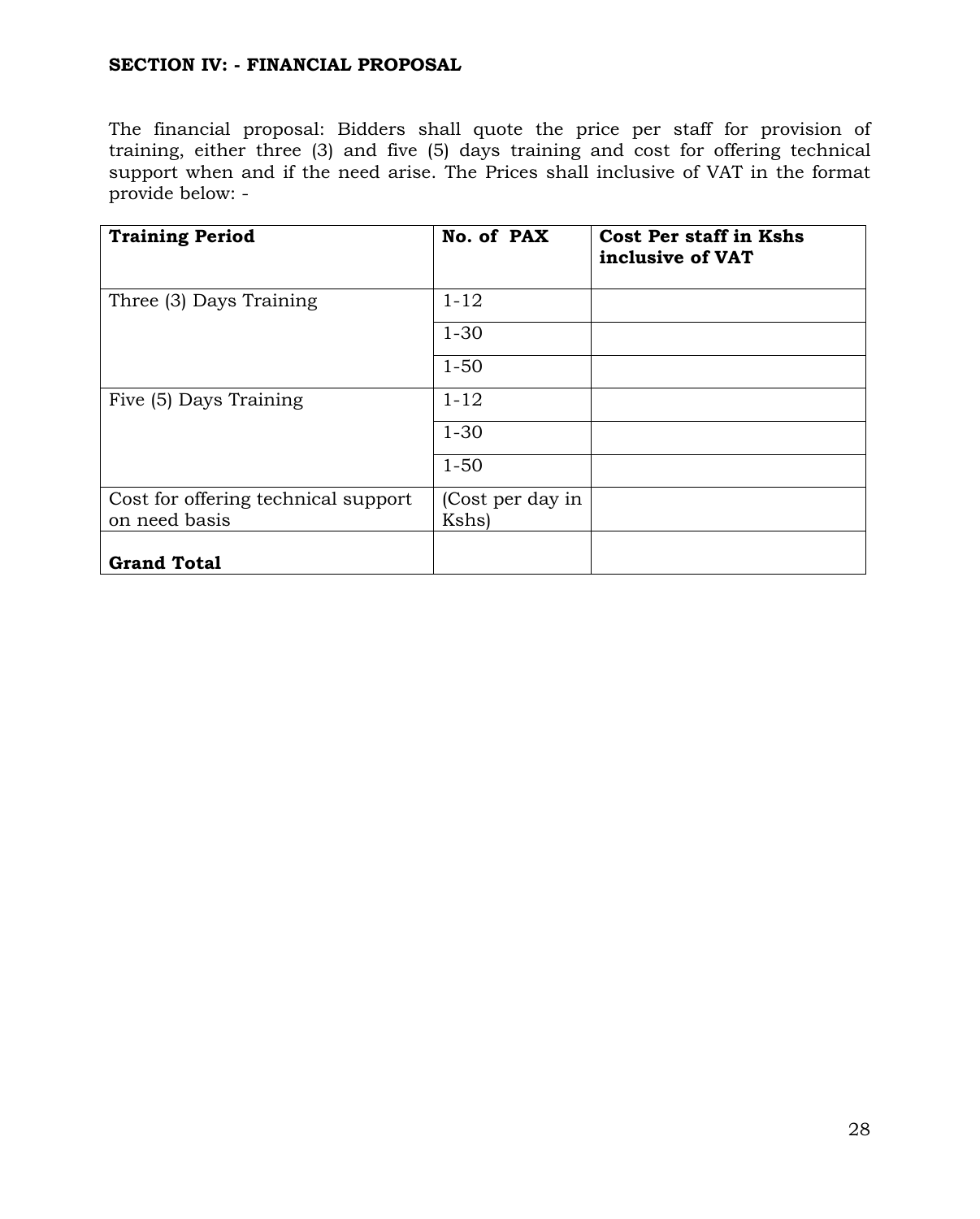### <span id="page-28-0"></span>**SECTION IV - FINANCIAL PROPOSAL STANDARD FORMS**

#### **Table of Contents**

 **Page** 1. Financial proposal submission Form 30 **1. FINANCIAL PROPOSAL SUBMISSION FORM**  *\_\_\_\_\_\_\_\_\_\_\_\_\_\_\_\_[ Date]* To:  $\qquad \qquad$  $\overline{\phantom{a}}$  , where the contract of the contract of the contract of the contract of the contract of the contract of the contract of the contract of the contract of the contract of the contract of the contract of the contr  $\mathcal{L}_\text{max}$ *[Name and address of Commission]* Ladies/Gentlemen:

We, the undersigned, offer to provide the consulting services for (\_\_\_\_\_\_\_\_\_\_\_\_) *[Title of consulting services]* in accordance with your Request for Proposal dated (\_\_\_\_\_\_\_\_\_\_\_\_\_\_\_\_\_\_) *[Date]* and our Proposal. Our attached Financial Proposal is for the sum of  $(\_$ 

*[Amount in words and figures]* inclusive of the taxes.

We remain,

Yours sincerely,

 *\_\_\_\_\_\_\_\_\_\_\_\_\_\_\_\_\_\_\_\_\_\_\_\_\_\_\_\_\_[Authorized Signature] : \_\_\_\_\_\_\_\_\_\_\_\_\_\_\_\_\_\_\_\_\_ [Name and Title of Signatory]:*

 *\_\_\_\_\_\_\_\_\_\_\_\_\_\_\_\_\_\_\_\_\_\_\_ [Name of Firm] \_\_\_\_\_\_\_\_\_\_\_\_\_\_\_\_\_\_\_\_\_\_ [Address]*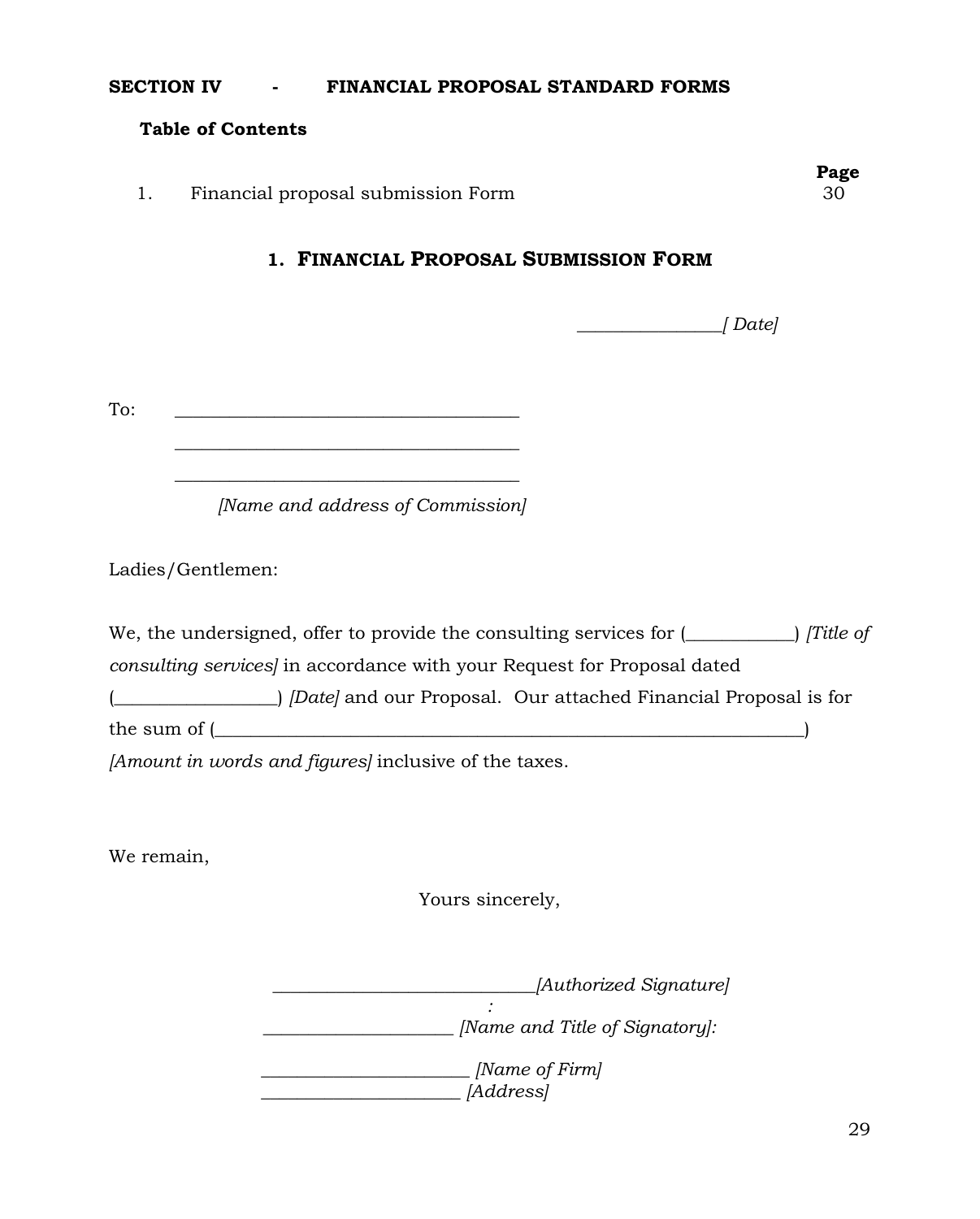#### <span id="page-29-0"></span>**SECTION V: - TERMS OF REFERENCE**

#### **5.0 TERMS OF REFERENCE FOR TRAINERS**

#### **5.1 BACKGROUND**

#### **5.1.1 Mandate of the Commission**

The Independent Electoral and Boundaries Commission (IEBC) is established under Article 88 of the Constitution of Kenya. The Commission is responsible for conducting or supervising referenda and elections to any elective body or office established by the Constitution, and any other elections as prescribed by an Act of Parliament.

The Commission exercises its powers and performs its functions in accordance with the Constitution and other relevant legislations.

### **5.1.2 Vision**

*A credible electoral management body that meets the democratic aspirations of the people of Kenya.*

#### **5.1.3 Mission Statement**

*To conduct transparent, efficient, and impartial elections; undertake boundary delimitation for equitable representation and sustainable.*

| Adherence to the rule of Law | We conduct our business within the law                                                     |
|------------------------------|--------------------------------------------------------------------------------------------|
| Inclusivity                  | We respect gender, race, class and<br>disability in the conduct of electoral<br>activities |
| Integrity                    | We conduct our affairs with utmost<br>honesty                                              |
| <b>Accountability</b>        | We endeavor to be responsible for our<br>actions                                           |
| <b>Teamwork</b>              | We work collaboratively as colleagues to<br>achieve Commission goals                       |
| Innovativeness               | We transform the electoral process by<br>exceeding the expectations of Kenyans             |

#### **5.1.4 Core Values**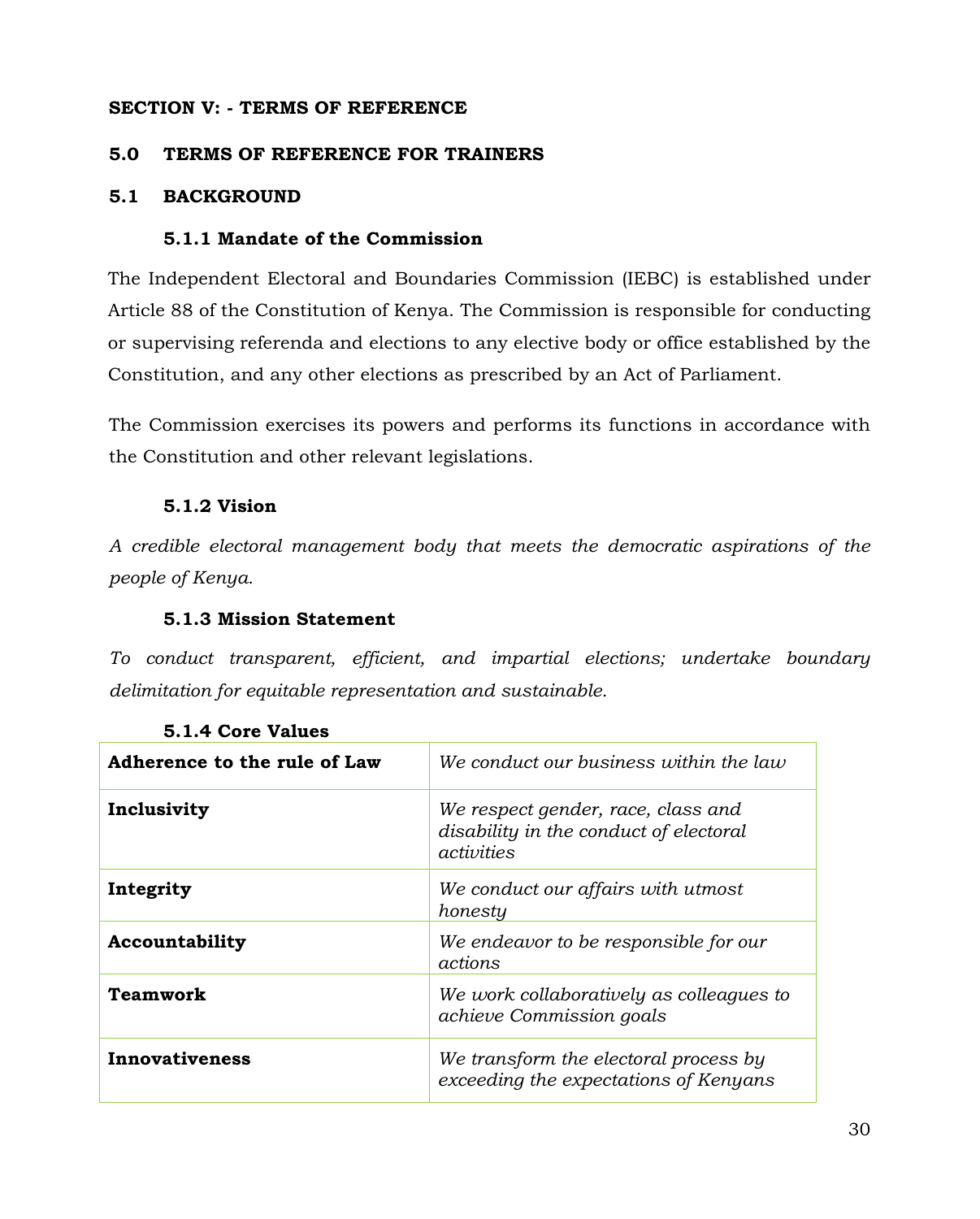#### **5.2 FUNCTIONS OF THE COMMISSION**

According to Article 88 of the Constitution of Kenya and section 4 of the IEBC Act, the following are the functions of the Commission;

- i. The continuous registration of citizens as voters and regular revision of the voters' roll; and Voter education
- ii. The delimitation of constituencies and wards in accordance with the Constitution;
- iii. The regulation of the process by which parties nominate candidates for elections, the settlement of electoral disputes, including disputes relating to or arising from nominations, but excluding election petitions and disputes subsequent to the declaration of election results;
- iv. The development and enforcement of a code of conduct for candidates and parties contesting elections;
- v. The monitoring of compliance with the legislation required by Article 82(1)(b) of the Constitution relating to nomination of candidates by parties;
- vi. The use of appropriate technology and approaches in the performance of its functions; and
- vii. Such other functions as are provided for by the Constitution or any other written law.

### **5.3 LEARNING AND DEVELOPMENT OBJECTIVES**

Bearing in mind the dynamic elections activities, the Commission operates in, its capacity building objectives include:

- i. Training human resources for excellent performance in public service delivery
- ii. Providing leadership and spearheading capacity building activities in the Commission through training for improved performance
- iii. Ensure that the Commission has well skilled and motivated employees adaptive to the changing electoral cycle activities as a Learning organization.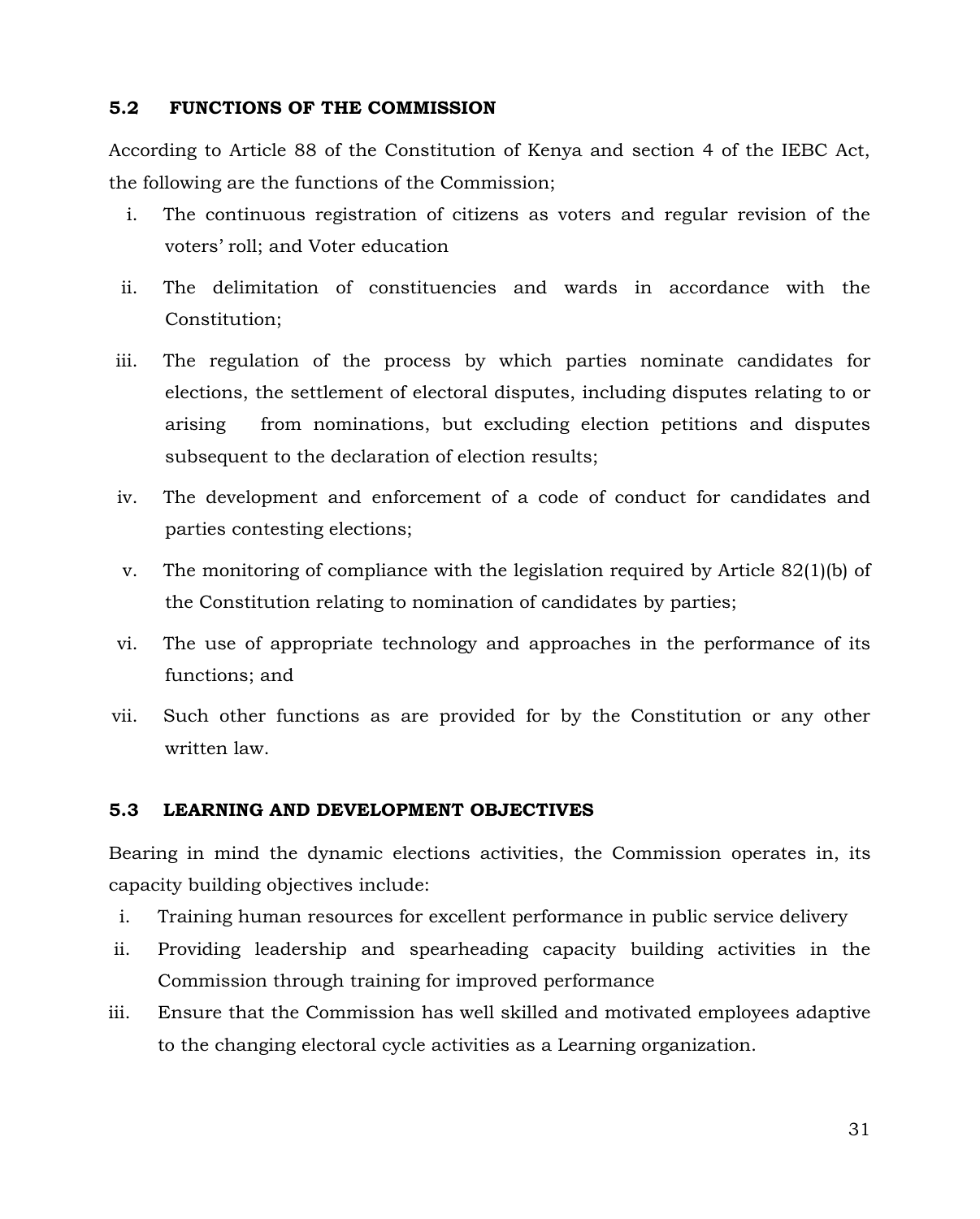iv. Bridging the gap between theory and practice by providing on the job learning through mentoring, coaching, internship and industrial attachments.

## **5.4 EXPECTATIONS**

The Commission would like to engage and register dynamic trainers that will provide high quality and relevant training, which would enable the Commission meet its capacity building needs.

## **5.5 OVERVIEW OF IEBC CAPACITY BUILDING INITIATIVES**

The Commission broadly identifies the training needs based on individual and corporate performance gaps, emerging issues/trends of doing business, new technological advancements and human capacity requirements in order to effectively deliver on its mandate. The training needs are also informed by policy decisions made by the plenary, changes in the regulatory requirements and other Government directives. The Commission's capacity building is therefore anchored on the Commission's strategic pillar/Key Result Areas on strengthening Institutional Capacity to enable the Commission deliver on its key obligations and ensure quality service delivery.

The Commission has over the years carried out various capacity building initiatives for both staff and the industry.

The Commission therefore needs to strengthen further the competencies of its employees and will focus on Procurement Policy and Regulation. The list of some of the specific programmes under the various categories which may be covered include but not limited to;

- i. Understanding the Public Procurement and Asset Disposal Act, 2015
- ii. Understanding the Public Procurement and Asset Disposal Regulations, 2020
- iii. Training on Supply Chain Policies and Procedures Manual
- iv. Training on Supply Chain Standard Operating Procedures
- v. Developing Purchase Specification and Evaluation Criteria
- vi. Accounting Officers role in public procurement
- vii. Preference and Reservation schemes
- viii. Preparing Bidding Documents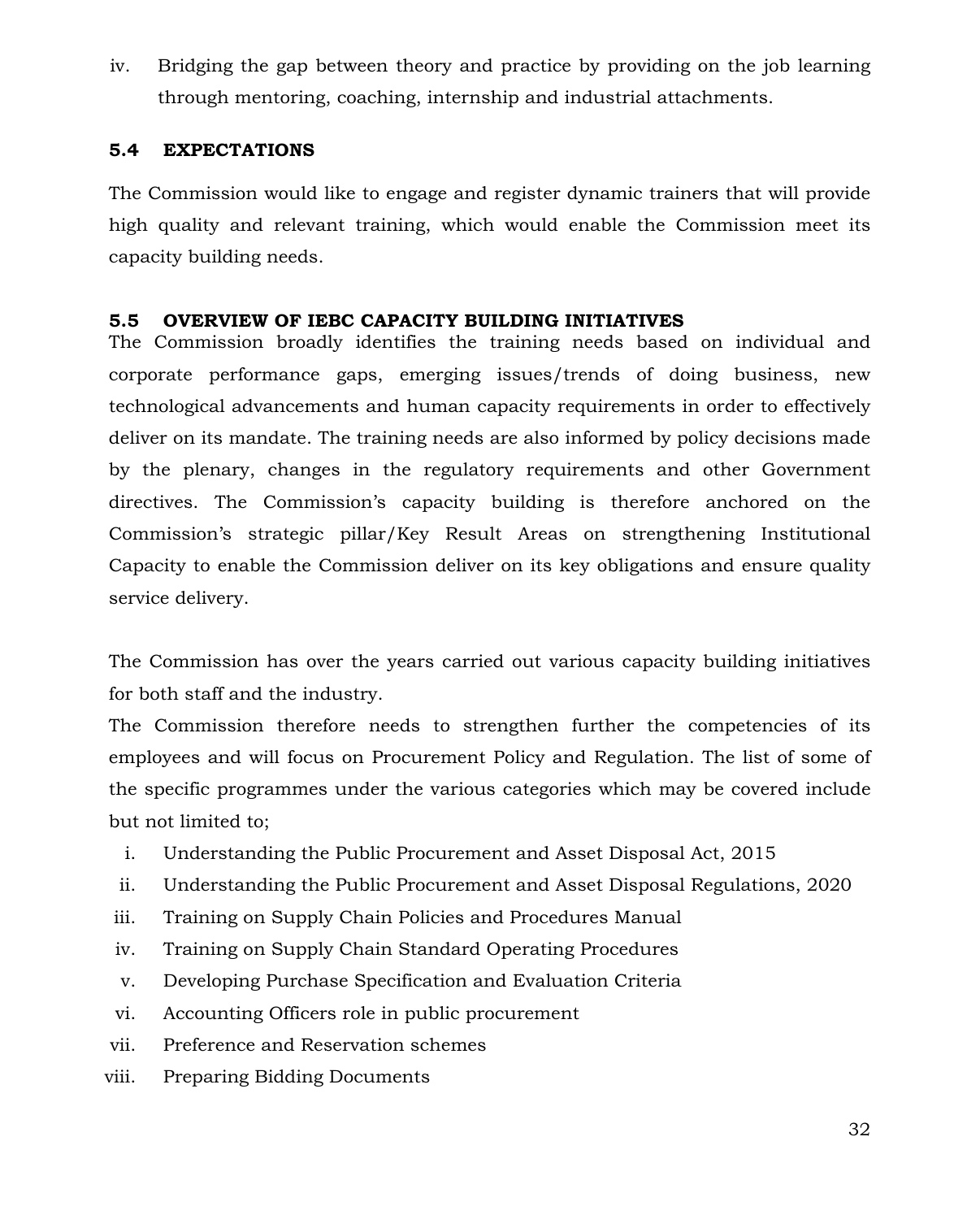- ix. Procurement Symposium
- x. Tendering Process and Bid Evaluation
- xi. Procurement of Consultancy Services
- xii. Procurement Process Optimization
- xiii. Procuring for Construction Projects
- xiv. Quality Management in Procurement and Supply
- xv. Training on inventory management,
- xvi. Training on warehousing and logistics management,
- xvii. Training on documentation and records management
- xviii. Development of tender documents for use by the commission as and when need arises
	- xix. Training on tender document development and customization.

The Commission is therefore seeking to enter into framework contract in order to provide relevant and cutting edge training services in order to meet the various learning needs.

## **5.6 TERMS OF REFERENCE FOR THE TRAINING PROVIDERS**

Selected training providers will be responsible for at least the following tasks:-

- i. Planning and design, preparation and organization, and delivery of specific training programmes;
- ii. Development and implementation of appropriate training methodology including suggestions and ideas for the training programmes;
- iii. Mobilization and provision of speakers and trainers for each Programme;
- iv. Preparation, printing and delivery of all training materials including teaching aids and materials to accompany each training Programme;
- v. Organization and coordination of sessions between itself, the trainer(s) and the Commission;
- vi. Evaluation of feedback of the training Programme;
- vii. Provision of reports on the evaluation, impact and outcomes of the training programmes as applicable;
- viii. Training materials as well as the quality standards and availability of trainers and speakers. All trainers and speakers must be fluent in spoken and written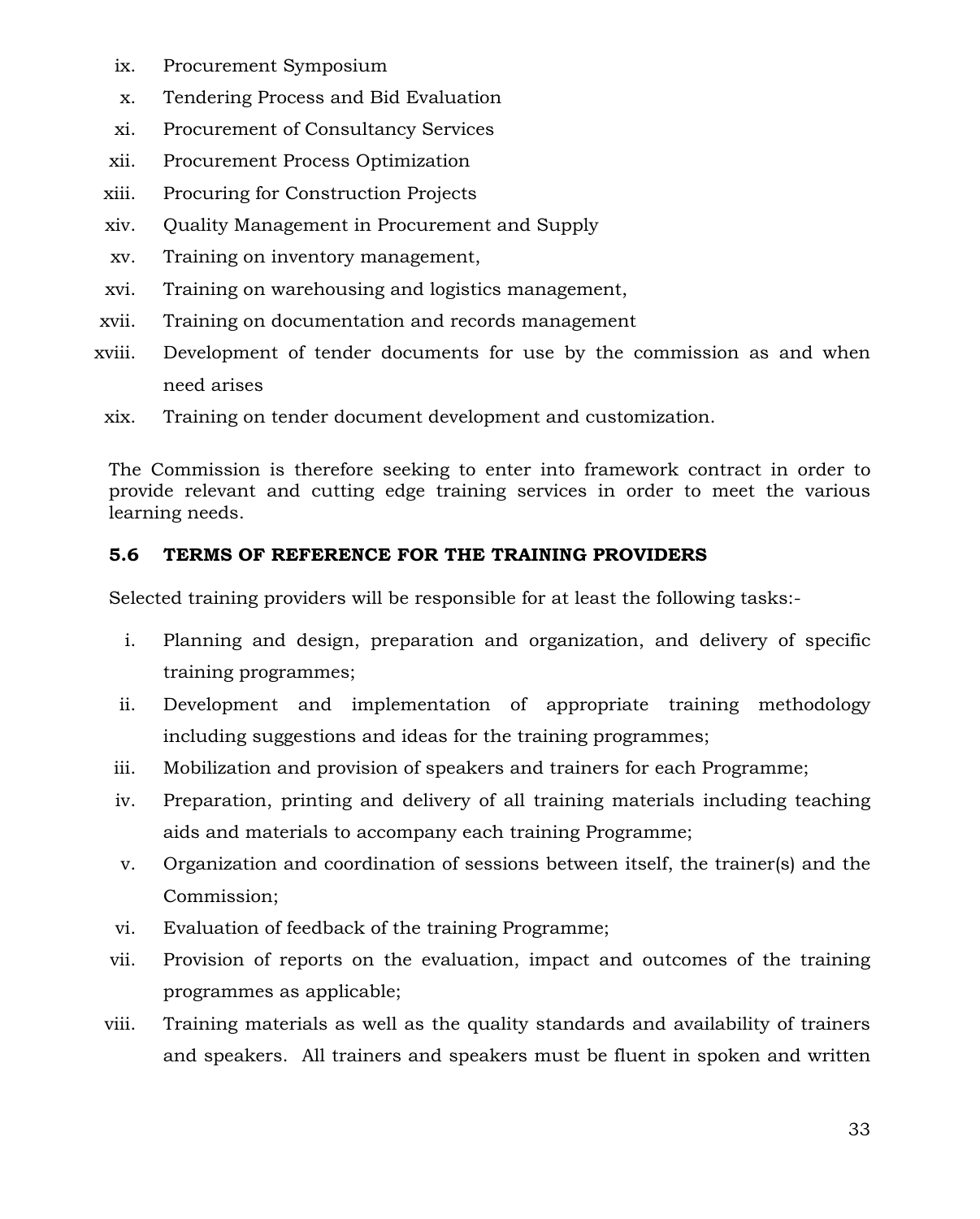English. The training seminars will be delivered in English. The training materials must be made available in English.

ix. Training seminars may include case studies and exercises, if appropriate, with question and answer sessions and panel discussions.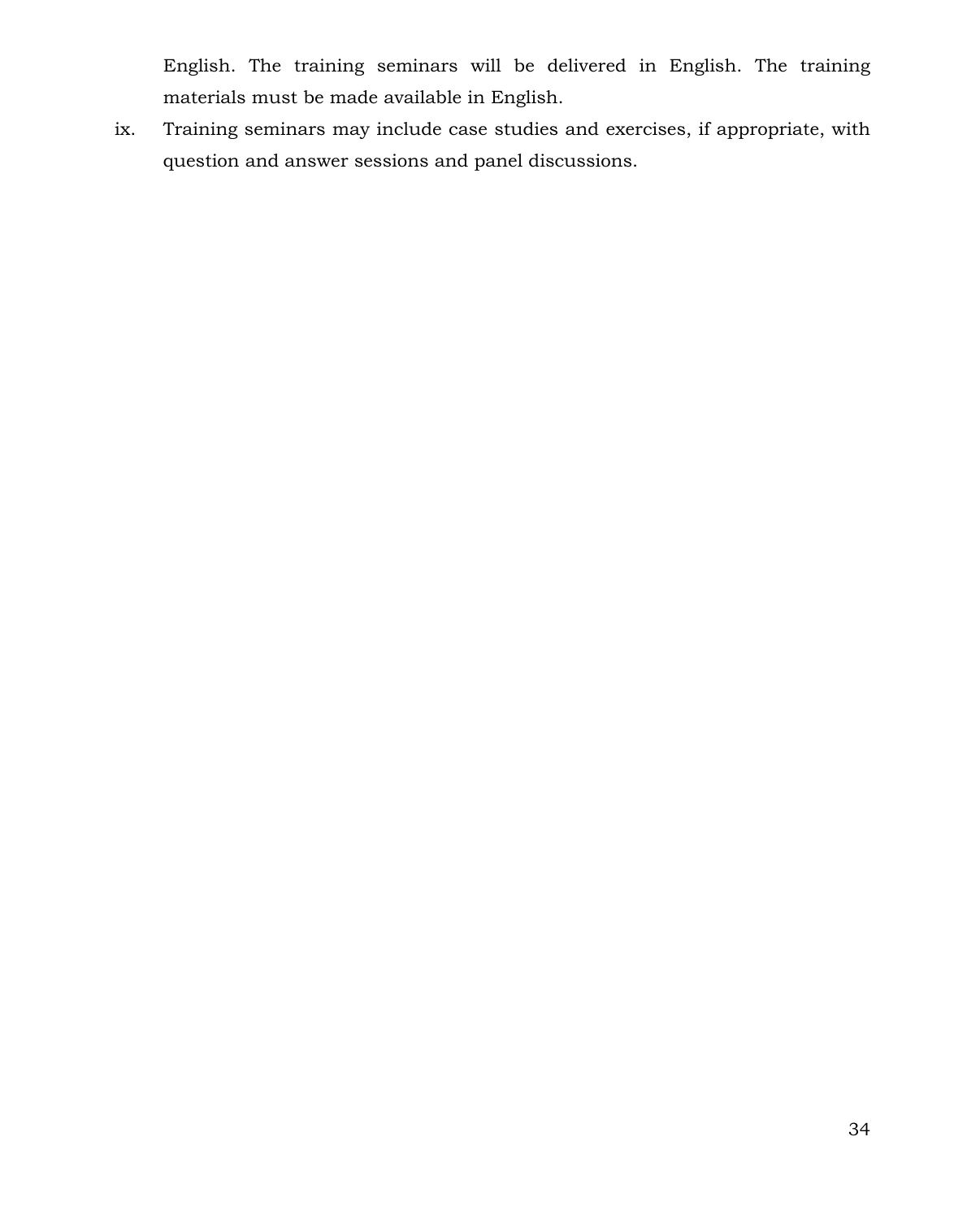#### <span id="page-34-0"></span>**SECTION VI: - SAMPLE FORMS**

# **SAMPLE CONTRACT FOR CONSULTING SERVICES SMALL ASSIGNMENTS LUMP-SUM PAYMENTS**

#### **CONTRACT**

This Agreement, [hereinafter called "the Contract"] is entered into this \_\_\_\_\_\_\_\_ *[Insert starting date of assignment],* by and between \_\_\_\_\_\_\_\_\_\_\_\_\_\_\_\_\_\_\_\_\_\_\_\_\_\_\_\_\_\_\_\_\_\_\_\_\_\_\_\_ *[Insert Commission's name] of [*or whose registered office is situated at*] \_\_\_\_\_\_\_\_\_\_\_\_\_\_\_\_\_\_\_\_\_\_\_\_\_\_\_\_\_\_\_\_\_\_\_\_\_\_\_\_\_\_\_\_ [insert Commission's address]* (hereinafter called "the Commission") of the one part AND

\_\_\_\_\_\_\_\_\_\_\_\_\_\_\_\_\_\_\_\_\_\_\_\_\_\_\_\_\_\_\_\_\_\_\_\_\_\_\_\_\_\_\_\_ *[Insert Consultant's name]* of [or whose registered office is situated at] *\_\_\_\_\_\_\_\_\_\_\_\_\_\_\_\_\_\_\_\_\_\_\_\_\_\_\_\_\_\_\_\_\_\_\_\_\_ [insert Consultant's address]* (hereinafter called "the Consultant") of the other part.

WHEREAS the Commission wishes to have the Consultant perform the services [hereinafter referred to as "the Services", and

WHEREAS the Consultant is willing to perform the said Services,

NOW THEREFORE THE PARTIES hereby agree as follows:

| 1. Services | (i)   | The Consultant shall perform the Services specified in<br>Appendix A, "Terms of Reference and Scope of Services,"                                                                                                                                                       |
|-------------|-------|-------------------------------------------------------------------------------------------------------------------------------------------------------------------------------------------------------------------------------------------------------------------------|
|             | (iii) | which is made an integral part of this Contract.<br>The Consultant shall provide the personnel listed in<br>Appendix B, "Consultant's Personnel," to perform the<br>Services.                                                                                           |
|             | (iii) | The Consultant shall submit to the Commission the reports<br>in the form and within the time periods specified in Appendix<br>C, "Consultant's Reporting Obligations."                                                                                                  |
| 2. Term     |       | The Consultant shall perform the Services during the period<br>commencing on <i>Insert starting date</i> and continuing<br>through to ____________ <i>[Insert completion date]</i> , or any other<br>period(s) as may be subsequently agreed by the parties in writing. |
| 3. Payment  | A.    | Ceiling<br>For Services rendered pursuant to Appendix A, the<br>Commission shall pay the Consultant an amount not to<br>exceed [Insert amount]. This amount has<br>been established based on the understanding that it                                                  |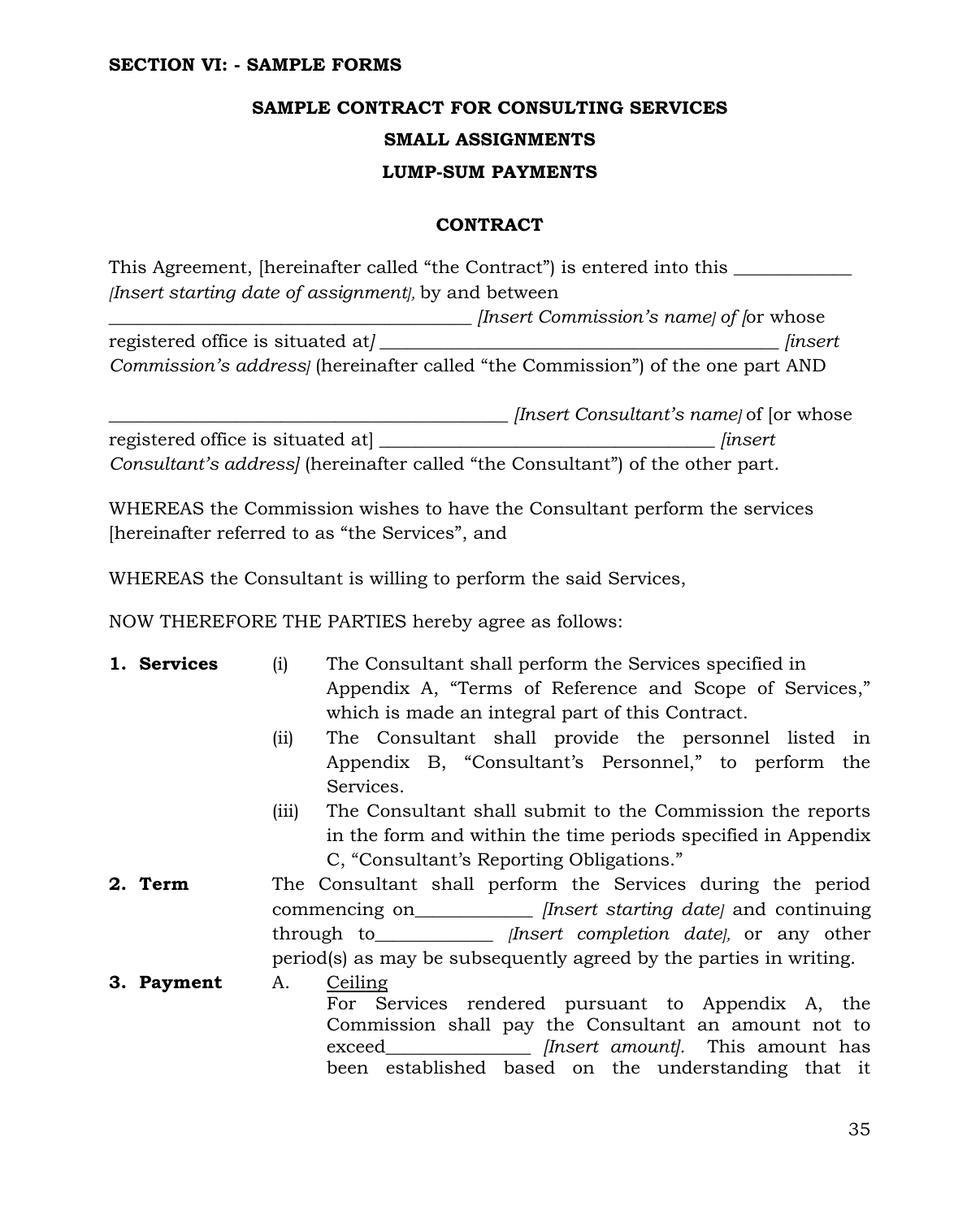includes all of the Consultant's costs and profits as well as any tax obligation that may be imposed on the Consultant.

B. Schedule of Payments

The schedule of payments is specified below (Modify in order to reflect the output required as described in Appendix C.)

Kshs Upon the Commission's receipt of a copy of this Contract signed by the Consultant;

Kshs of the draft report, acceptable to the Commission; and

Kshs upon the Commission's receipt of the final report, acceptable to the Commission.

Kshs Total C. Payment Conditions

Payment shall be made in Kenya Shillings unless otherwise specified not later than thirty [30] days following submission by the Consultant of invoices in duplicate to the Coordinator designated in Clause 4 here below. If the Commission has delayed payments beyond thirty (30) days after the due date hereof, simple interest shall be paid to the Consultant for each day of delay at a rate three percentage points above the prevailing Central Bank of Kenya's average rate for base lending.

## **4. Project** A. Coordinator.  **Administration**

The Commission designates \_\_\_\_\_\_\_\_\_\_\_\_\_\_\_\_\_\_*[insert name]* as Commission's Coordinator; the Coordinator will be responsible for the coordination of activities under this Contract, for acceptance and approval of the reports and of other deliverables by the Commission and for receiving and approving invoices for payment.

B. Reports. The reports listed in Appendix C, "Consultant's Reporting Obligations," shall be submitted in the course of the assignment and will constitute the basis for the payments to be made under paragraph 3.

**5. Performance** The Consultant undertakes to perform the Services with **Standards the highest standards of professional and ethical competence** and integrity. The Consultant shall promptly replace any employees assigned under this Contract that the

Commission considers unsatisfactory. **6. Confidentiality** The Consultant shall not, during the term of this Contract and within two years after its expiration, disclose any proprietary or confidential information relating to the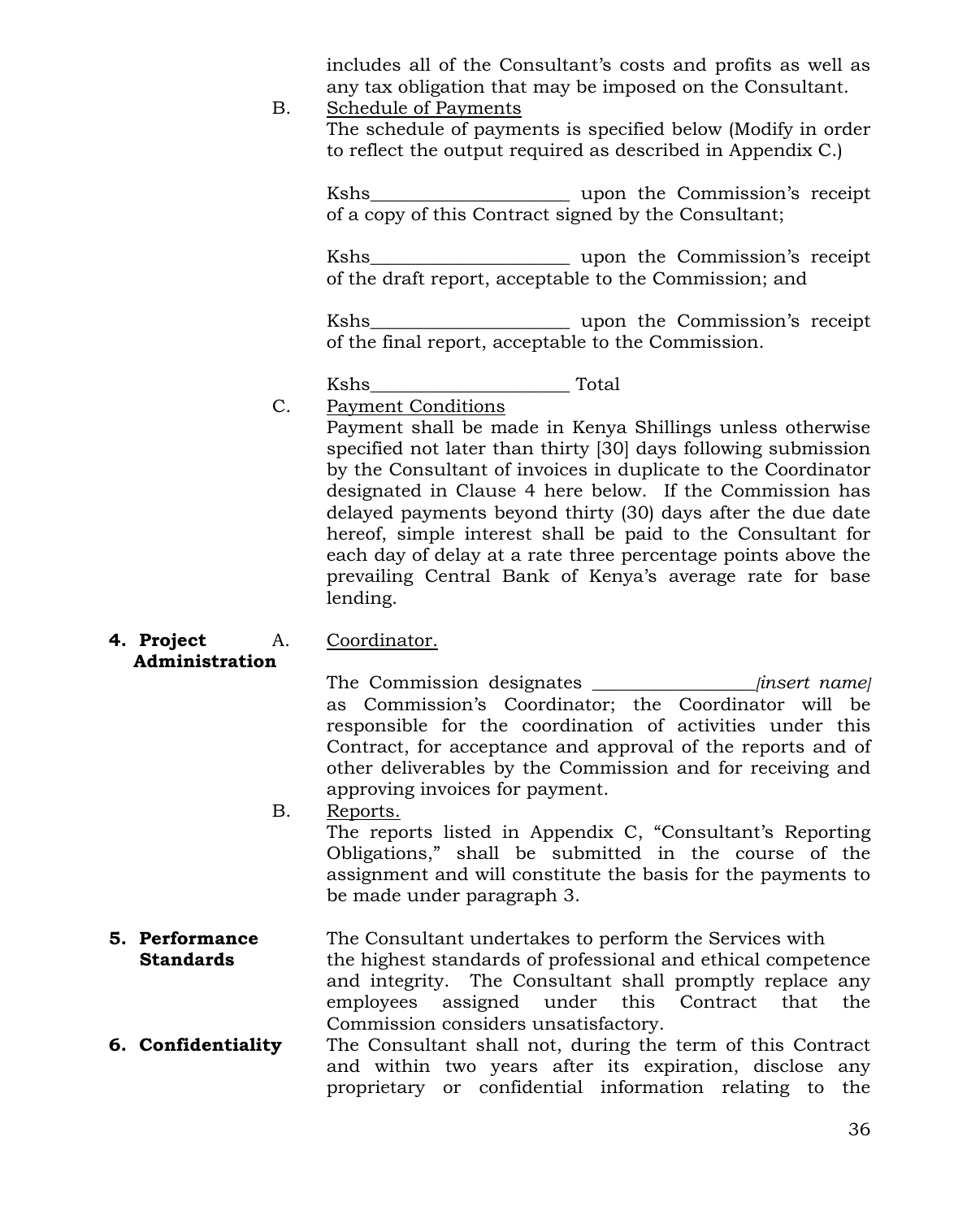Services, this Contract or the Commission's business or operations without the prior written consent of the Commission.

- **7. Ownership of** Any studies, reports or other material, graphic, software **Material** or otherwise prepared by the Consultant for the Commis or otherwise prepared by the Consultant for the Commission under the Contract shall belong to and remain the property of the Commission. The Consultant may retain a copy of such documents and software.
- **8. Consultant Not** The Consultant agrees that during the term of this  **to be Engaged** Contract and after its termination the Consultant and **in certain** any entity affiliated with the Consultant shall be **Activities** disqualified from providing goods, works or services (other than the Services and any continuation thereof) for any project resulting from or closely related to the Services.
- **9. Insurance** The Consultant will be responsible for taking out any appropriate insurance coverage.
- **10. Assignment** The Consultant shall not assign this Contract or subcontract any portion of it without the Commission's prior written consent.
- **11. Law Governing** The Contract shall be governed by the laws of Kenya and **Contract and** the language of the Contract shall be English Language. **Language**
- **12. Dispute** Any dispute arising out of the Contract which cannot be **Resolution** amicably settled between the parties shall be referred by either party to the arbitration and final decision of a person to be agreed between the parties. Failing agreement to concur in the appointment of an Arbitrator, the Arbitrator shall be appointed by the chairman of the Chartered Institute of Arbitrators, Kenya branch, on the request of the applying party.

**FOR THE COMMISSION FOR THE CONSULTANT**

| Signature; ___________________ |
|--------------------------------|
|                                |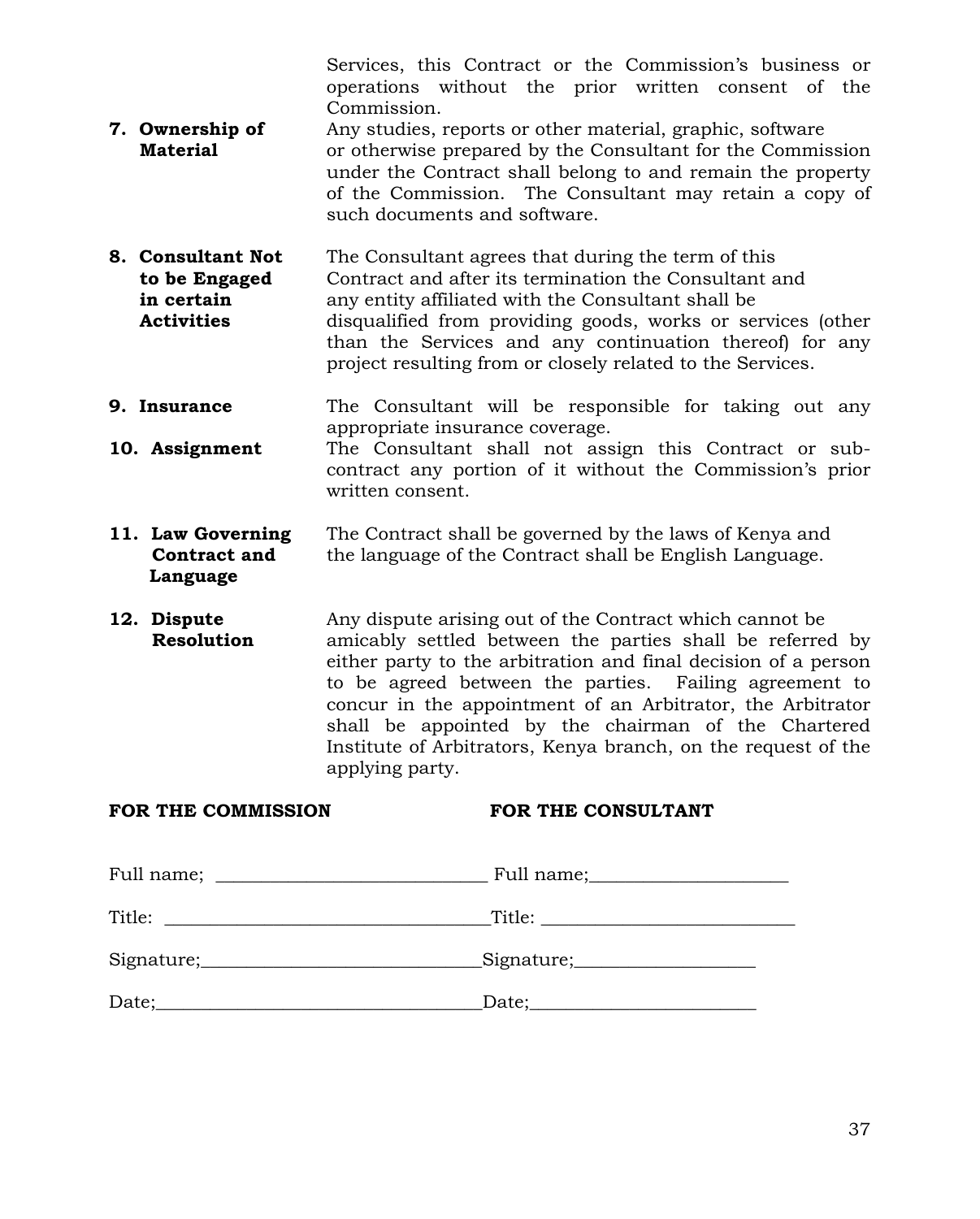### **LETTER OF NOTIFICATION OF AWARD**

Address of Procuring Entity

 $\overline{\phantom{a}}$  , where  $\overline{\phantom{a}}$  , where  $\overline{\phantom{a}}$  $\overline{\phantom{a}}$  , where  $\overline{\phantom{a}}$  , where  $\overline{\phantom{a}}$ 

To:

RE: Tender No.

Tender Name

This is to notify that the contract/s stated below under the above mentioned tender have been awarded to you.

1. Please acknowledge receipt of this letter of notification signifying your acceptance.

<u> 1980 - Johann Stoff, deutscher Stoffen und der Stoffen und der Stoffen und der Stoffen und der Stoffen und de</u>

- 2. The contract/contracts shall be signed by the parties within 30 days of the date of this letter but not earlier than 14 days from the date of the letter.
- 3. You may contact the officer(s) whose particulars appear below on the subject matter of this letter of notification of award.

*(FULL PARTICULARS)*

SIGNED FOR ACCOUNTING OFFICER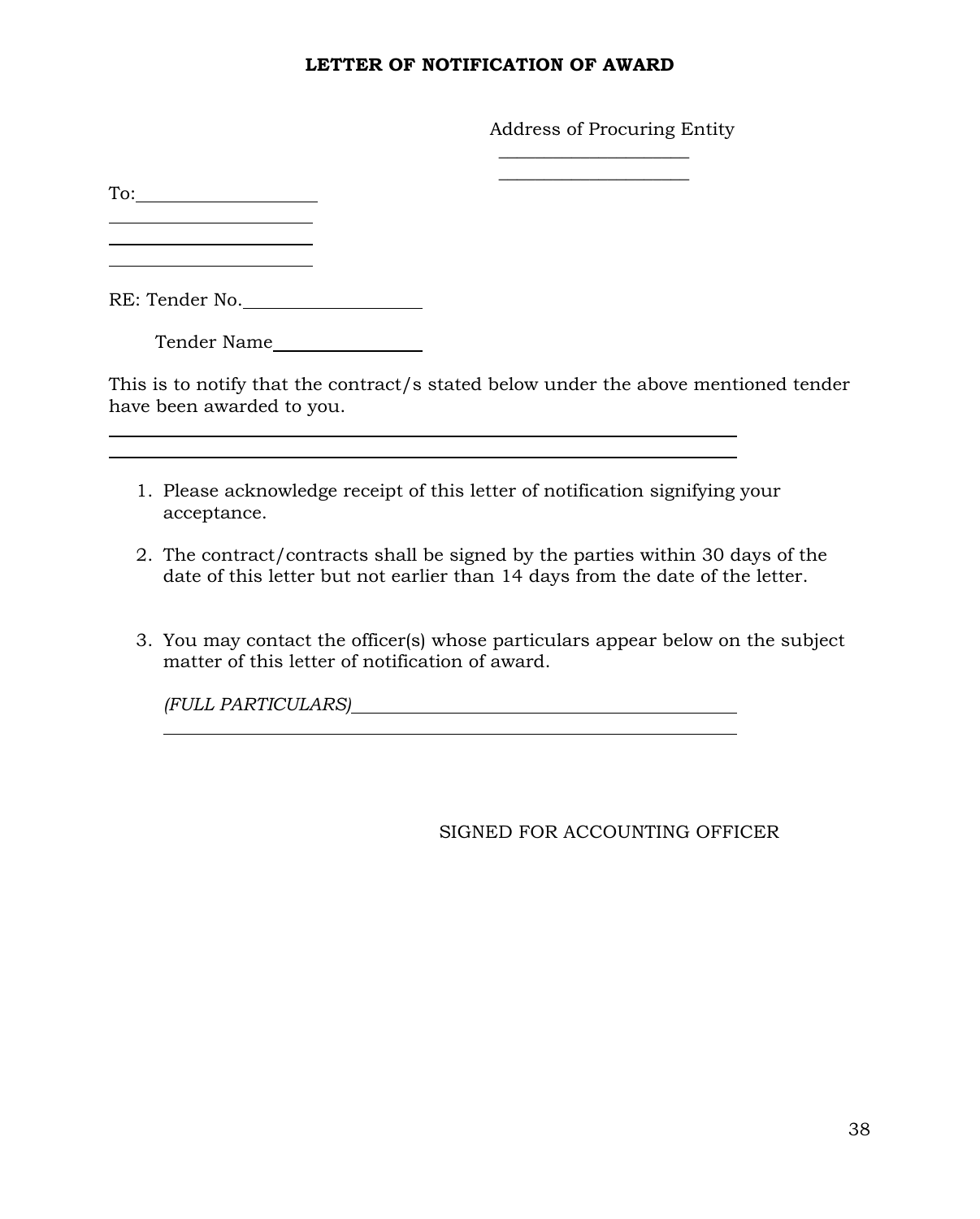## **CONFIDENTIAL BUSINESS QUESTIONNAIRE FORM**

You are requested to give the particulars indicated in Part 1; either Part 2(a), 2(b) or 2 (c) whichever applies to your type of business; and Part3. *You are advised that it is a serious offence to give false information on this form.*

|      | Part 1-General                                                       |
|------|----------------------------------------------------------------------|
|      |                                                                      |
| 1.1  | <b>Business Name</b>                                                 |
|      |                                                                      |
|      |                                                                      |
|      |                                                                      |
| 1.2  | Location of Business Premises.                                       |
|      |                                                                      |
|      | .                                                                    |
| 1.3  |                                                                      |
|      |                                                                      |
|      |                                                                      |
|      |                                                                      |
|      |                                                                      |
|      |                                                                      |
| 1.4  |                                                                      |
|      |                                                                      |
| 1.5  | Registration Certificate No.                                         |
|      |                                                                      |
|      |                                                                      |
| 1.6  |                                                                      |
|      | Maximum Value of Business which you can handle at any one time -Kshs |
|      |                                                                      |
| 1.7  |                                                                      |
|      |                                                                      |
|      | Part 2 (a) – Sole Proprietor                                         |
| 2a.1 | Your Name in                                                         |
|      |                                                                      |
| 2a.2 |                                                                      |
|      |                                                                      |
|      | $\Box$<br>Citizenship Details                                        |
|      |                                                                      |
|      |                                                                      |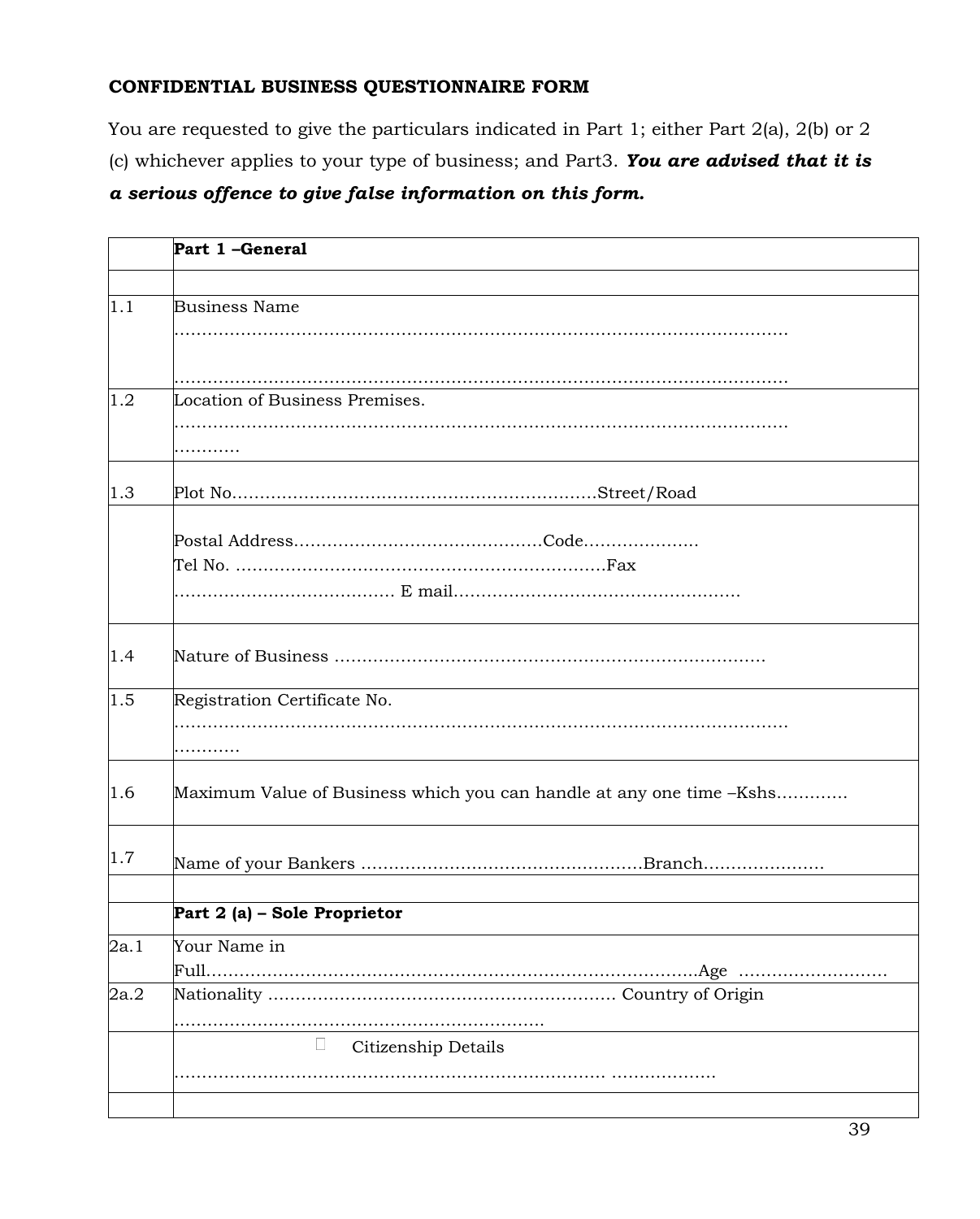|      | Part 2 (b)Partnership |                                                  |                     |        |  |  |  |  |  |  |  |
|------|-----------------------|--------------------------------------------------|---------------------|--------|--|--|--|--|--|--|--|
| 2b.1 |                       | Given details of Partners as follows:            |                     |        |  |  |  |  |  |  |  |
| 2b.2 | Name                  | Nationality                                      | Citizenship Details | Shares |  |  |  |  |  |  |  |
|      |                       |                                                  |                     |        |  |  |  |  |  |  |  |
|      |                       |                                                  |                     |        |  |  |  |  |  |  |  |
|      |                       |                                                  |                     |        |  |  |  |  |  |  |  |
|      | 2.                    |                                                  |                     |        |  |  |  |  |  |  |  |
|      |                       |                                                  |                     |        |  |  |  |  |  |  |  |
|      |                       |                                                  |                     |        |  |  |  |  |  |  |  |
|      |                       |                                                  |                     |        |  |  |  |  |  |  |  |
|      |                       |                                                  |                     |        |  |  |  |  |  |  |  |
|      | 3. .                  |                                                  |                     |        |  |  |  |  |  |  |  |
|      |                       |                                                  |                     |        |  |  |  |  |  |  |  |
|      |                       |                                                  |                     |        |  |  |  |  |  |  |  |
|      |                       |                                                  |                     |        |  |  |  |  |  |  |  |
|      |                       |                                                  |                     |        |  |  |  |  |  |  |  |
|      |                       |                                                  |                     |        |  |  |  |  |  |  |  |
|      |                       | Part 2 (c) - Registered Company                  |                     |        |  |  |  |  |  |  |  |
| 2c.1 | Private or Public     |                                                  |                     |        |  |  |  |  |  |  |  |
|      |                       |                                                  |                     |        |  |  |  |  |  |  |  |
|      |                       |                                                  |                     |        |  |  |  |  |  |  |  |
| 2c.2 |                       | State the Nominal and Issued Capital of Company- |                     |        |  |  |  |  |  |  |  |
|      | Nominal Kshs.         |                                                  |                     |        |  |  |  |  |  |  |  |
|      |                       |                                                  |                     |        |  |  |  |  |  |  |  |
|      | Issued Kshs.          |                                                  |                     |        |  |  |  |  |  |  |  |
|      |                       |                                                  |                     |        |  |  |  |  |  |  |  |
| 2c.3 |                       | Given details of all Directors as follows        |                     |        |  |  |  |  |  |  |  |
|      | Name                  | Nationality                                      | Citizenship Details | Shares |  |  |  |  |  |  |  |
|      |                       |                                                  |                     |        |  |  |  |  |  |  |  |
|      |                       |                                                  |                     |        |  |  |  |  |  |  |  |
|      |                       |                                                  |                     |        |  |  |  |  |  |  |  |
|      | 2                     |                                                  |                     |        |  |  |  |  |  |  |  |
|      |                       |                                                  |                     |        |  |  |  |  |  |  |  |
|      | 3.                    |                                                  |                     |        |  |  |  |  |  |  |  |
|      |                       |                                                  |                     |        |  |  |  |  |  |  |  |
|      | 4.                    |                                                  |                     |        |  |  |  |  |  |  |  |
|      |                       |                                                  |                     |        |  |  |  |  |  |  |  |
|      |                       |                                                  |                     |        |  |  |  |  |  |  |  |
|      |                       |                                                  |                     |        |  |  |  |  |  |  |  |
|      | 5                     |                                                  |                     |        |  |  |  |  |  |  |  |
|      |                       |                                                  |                     |        |  |  |  |  |  |  |  |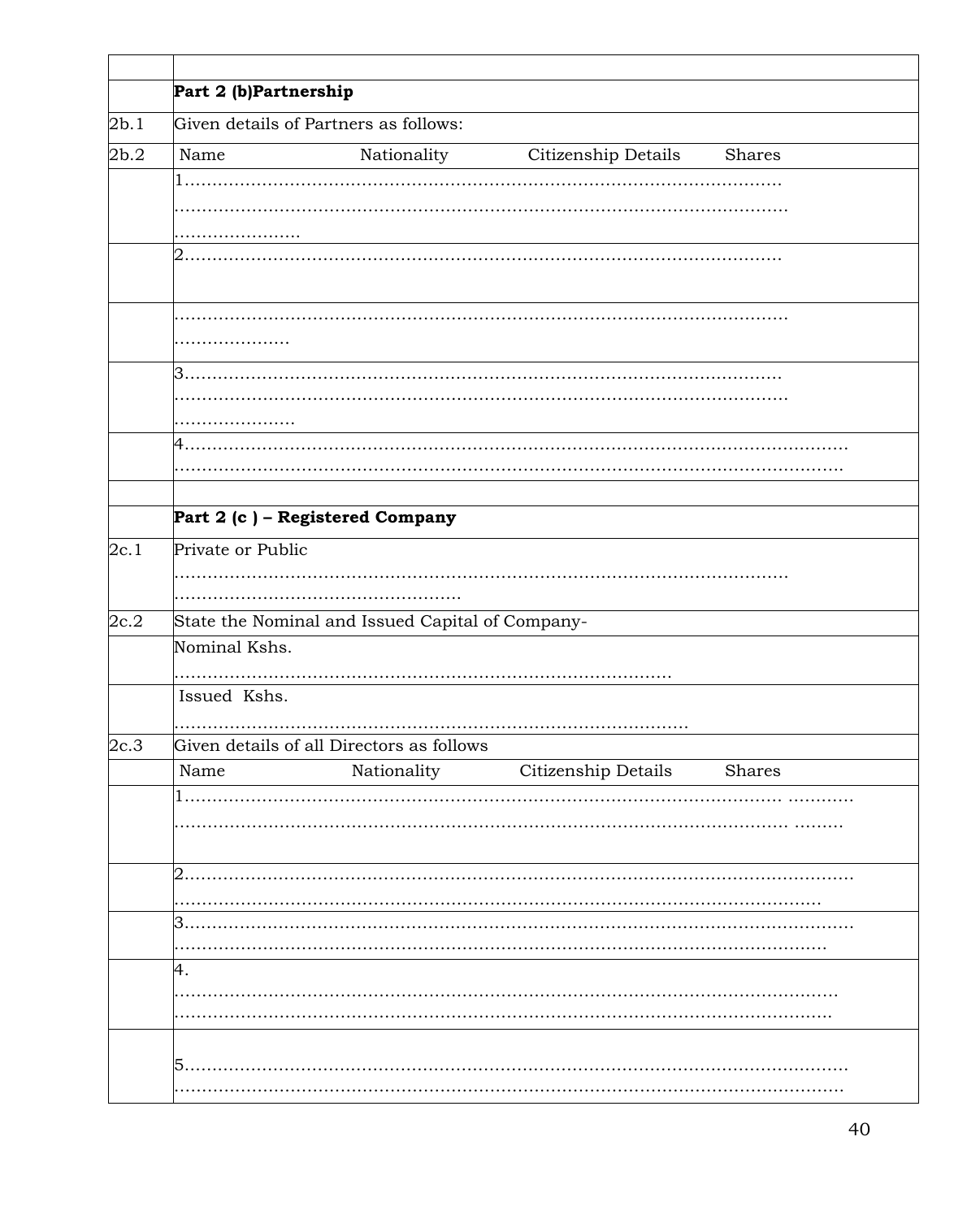|     | Part 3 - Eligibility Status                                                                                                                                         |
|-----|---------------------------------------------------------------------------------------------------------------------------------------------------------------------|
|     |                                                                                                                                                                     |
| 3.1 | Are you related to an Employee, Committee Member or Board Member of IEBC?<br>Yes/No                                                                                 |
| 3.2 | If answer in '3.1' is <b>YES</b> give the relationship.                                                                                                             |
|     |                                                                                                                                                                     |
|     |                                                                                                                                                                     |
|     | .                                                                                                                                                                   |
| 3.3 |                                                                                                                                                                     |
|     | Does an Employee, Committee Member, and Board Member of IEBC sit in the Board of                                                                                    |
|     | Directors or Management of your Organization, Subsidiaries or Joint Ventures?                                                                                       |
|     | Yes/No                                                                                                                                                              |
| 3.4 | If answer in '3.3' above is <b>YES</b> give details.                                                                                                                |
|     |                                                                                                                                                                     |
|     |                                                                                                                                                                     |
|     |                                                                                                                                                                     |
|     | .                                                                                                                                                                   |
|     |                                                                                                                                                                     |
|     |                                                                                                                                                                     |
|     |                                                                                                                                                                     |
|     |                                                                                                                                                                     |
|     |                                                                                                                                                                     |
|     |                                                                                                                                                                     |
|     |                                                                                                                                                                     |
| 3.5 | Has your Organization, Subsidiary Joint Venture or Sub-contractor been involved in the                                                                              |
|     | past directly or indirectly with a firm or any of its affiliates that have been engaged by                                                                          |
|     | IEBC to provide consulting services for preparation of design, specifications and other<br>documents to be used for procurement of the goods under this invitation? |
|     | Yes No                                                                                                                                                              |
| 3.6 | If answer in '3.5' above is <b>YES</b> give details.                                                                                                                |
|     |                                                                                                                                                                     |
|     |                                                                                                                                                                     |
|     |                                                                                                                                                                     |
|     |                                                                                                                                                                     |
|     |                                                                                                                                                                     |
|     |                                                                                                                                                                     |
|     |                                                                                                                                                                     |
|     |                                                                                                                                                                     |
|     |                                                                                                                                                                     |
|     |                                                                                                                                                                     |
|     |                                                                                                                                                                     |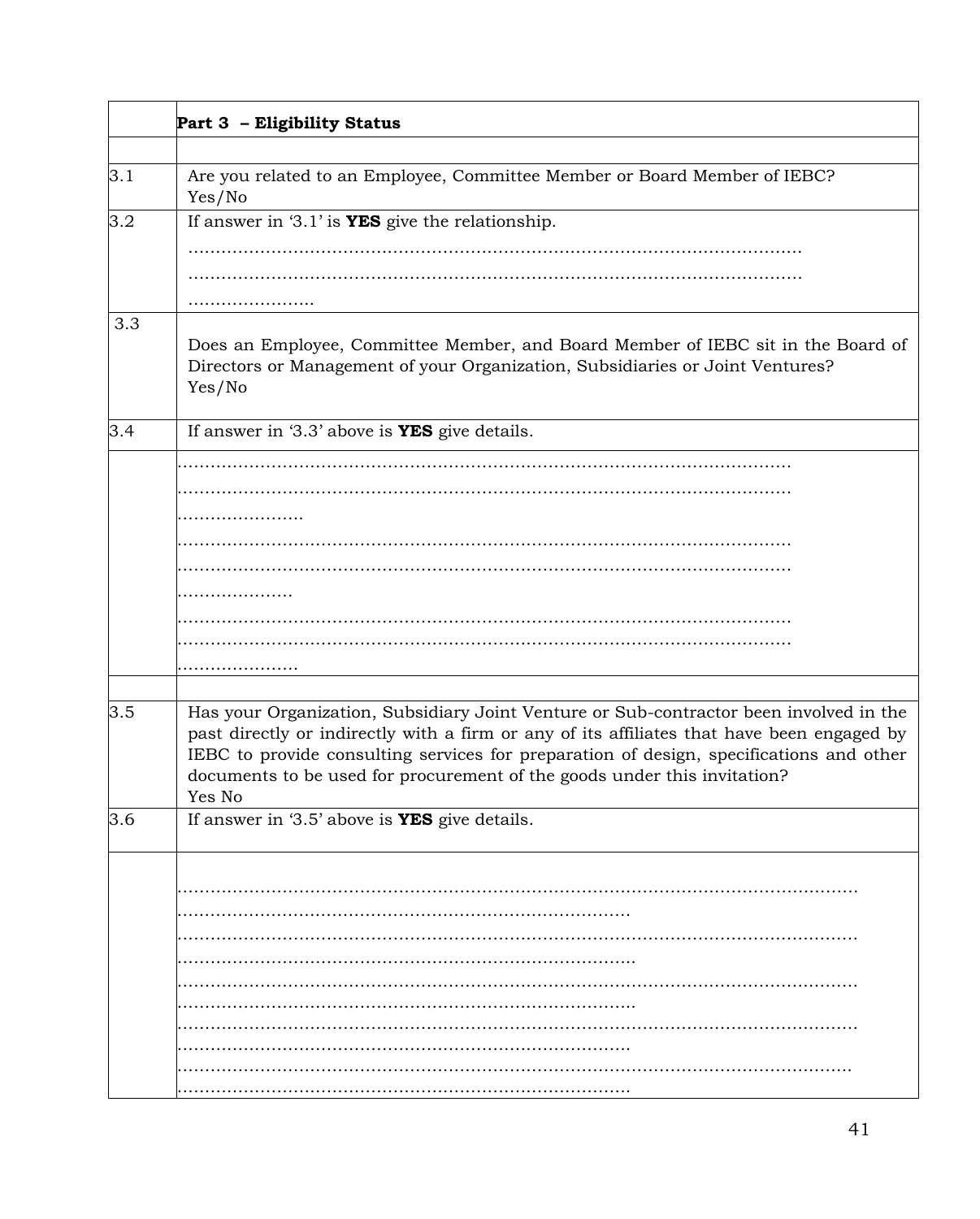| 3.7  | Are you under a declaration of ineligibility for corrupt and fraudulent practices?<br>YES/No            |  |  |  |
|------|---------------------------------------------------------------------------------------------------------|--|--|--|
| 3.8  | If answer in '3.7' above is <b>YES</b> give details:                                                    |  |  |  |
|      |                                                                                                         |  |  |  |
|      |                                                                                                         |  |  |  |
|      |                                                                                                         |  |  |  |
|      |                                                                                                         |  |  |  |
|      |                                                                                                         |  |  |  |
|      |                                                                                                         |  |  |  |
| 3.9  |                                                                                                         |  |  |  |
|      | Have you offered or given anything of value to influence the procurement process?<br>Yes/No             |  |  |  |
| 3.10 | If answer in '18' above is YES give details                                                             |  |  |  |
|      |                                                                                                         |  |  |  |
|      |                                                                                                         |  |  |  |
|      |                                                                                                         |  |  |  |
|      |                                                                                                         |  |  |  |
|      |                                                                                                         |  |  |  |
|      |                                                                                                         |  |  |  |
|      | I DECLARE that the information given on this form is correct to the best of my<br>knowledge and belief. |  |  |  |
|      |                                                                                                         |  |  |  |
|      |                                                                                                         |  |  |  |
|      |                                                                                                         |  |  |  |

 If a Kenya Citizen, indicate under "Citizenship Details" whether by Birth, Naturalization or registration.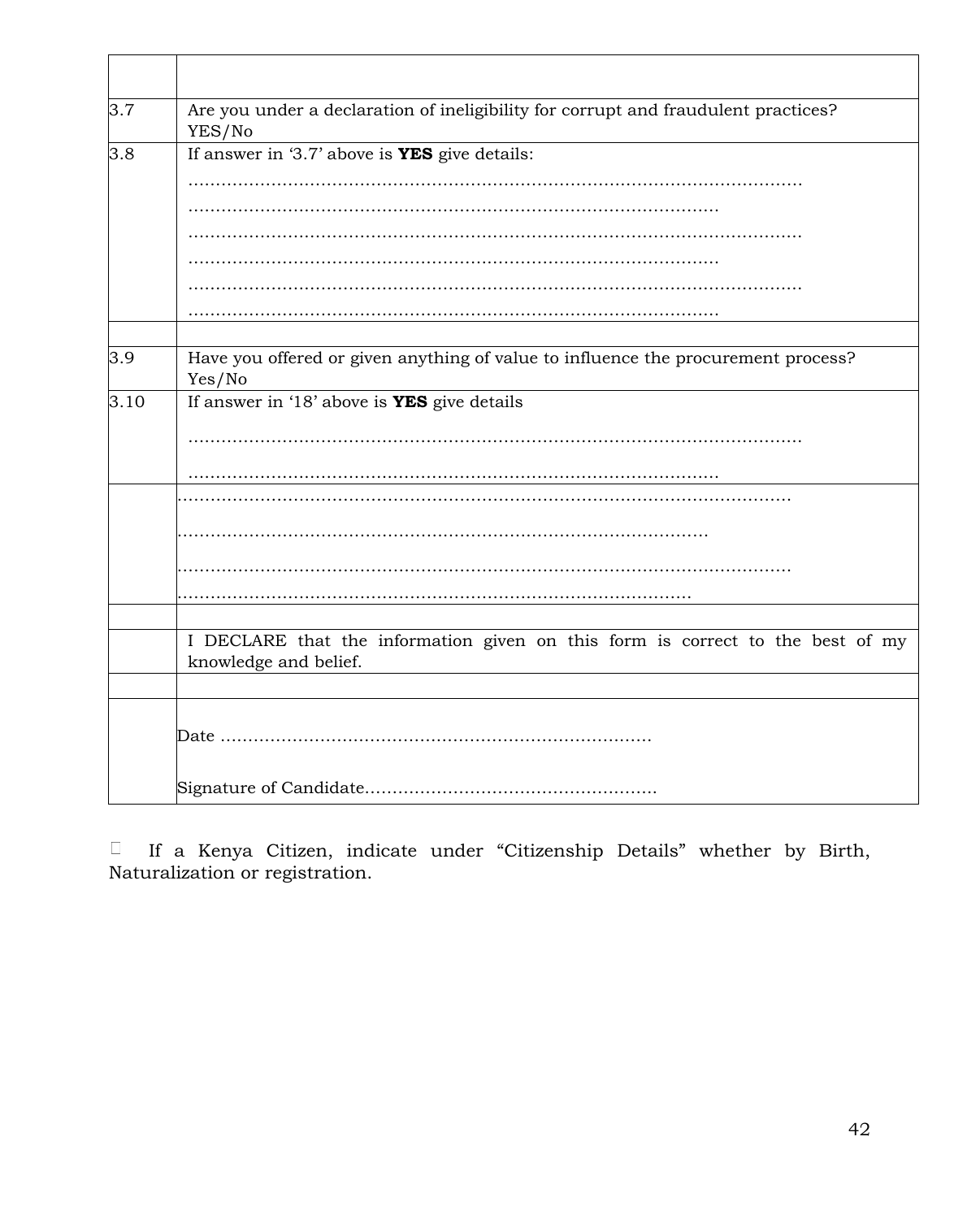#### **FORM RB 1**

#### **REPUBLIC OF KENYA**

#### **PUBLIC PROCUREMENT ADMINISTRATIVE REVIEW BOARD**

APPLICATION NO…………….OF……….….20……...

#### BETWEEN

…………………………………………….APPLICANT

AND

…………………………………RESPONDENT *(Procuring Entity*)

Request for review of the decision of the…………… (*Name of The Procuring Entity)* of ……………dated the…day of ………….20……….in the matter of Tender No………..…of …………..20…

#### **REQUEST FOR REVIEW**

I/We……………………………,the above named Applicant(s), of address: Physical address…………….Fax No……Tel. No……..Email ……………, hereby request the Public Procurement Administrative Review Board to review the whole/part of the above mentioned decision on the following grounds , namely:-

1.

2.

etc.

By this memorandum, the Applicant requests the Board for an order/orders that: -

1. 2. etc SIGNED ……………….(Applicant) Dated on…………….day of ……………/…20…

#### **FOR OFFICIAL USE ONLY**

Lodged with the Secretary Public Procurement Administrative Review Board on ………… day of ………....20….………

**SIGNED Board Secretary**